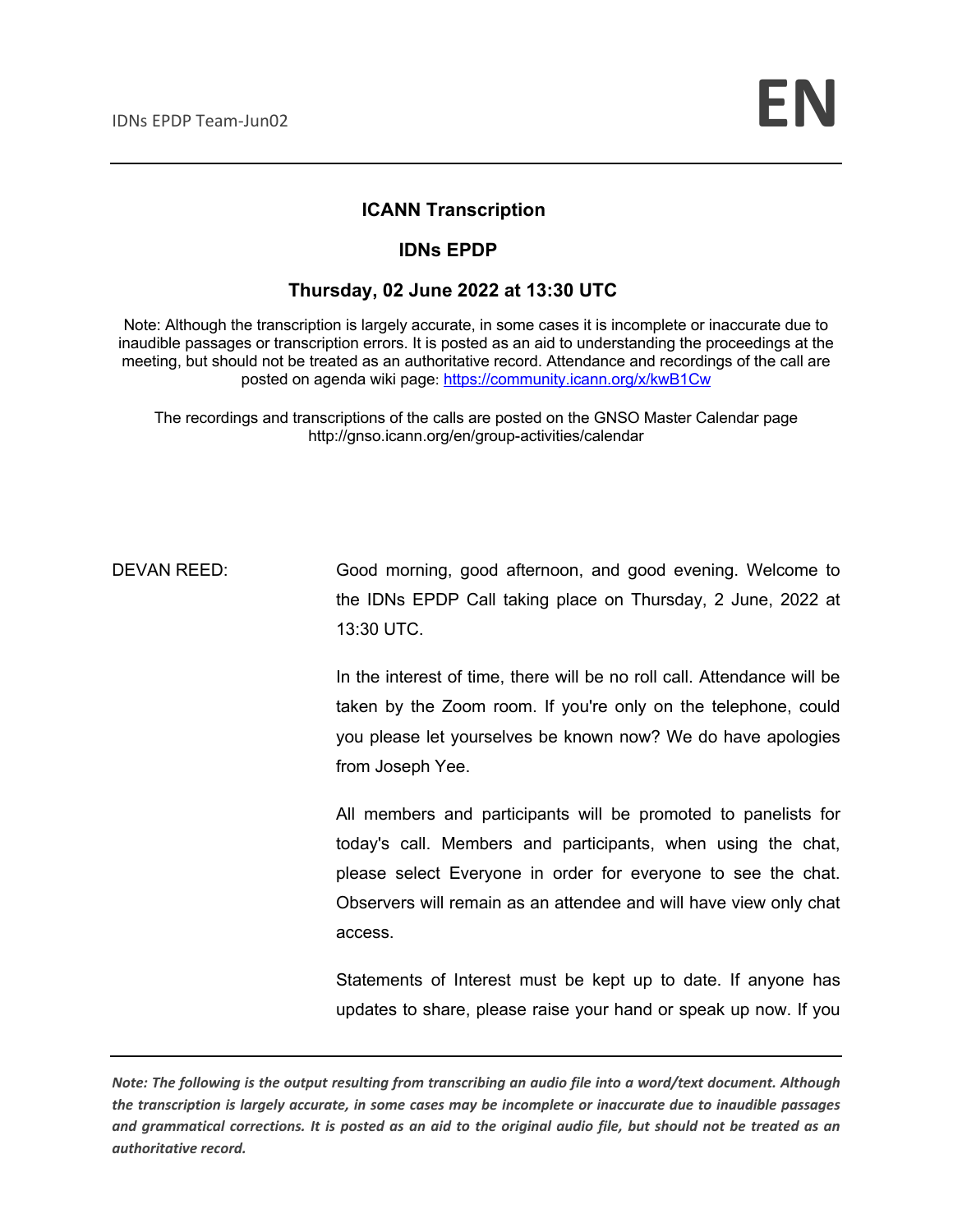need assistance updating your Statements of Interest, please email the GNSO secretariat.

All documentation and information can be found on the IDNs EPDP Wiki space. Recordings will be posted on the public Wiki space shortly after the end of the call.

Please remember to state your name before speaking for the transcript. As a reminder, those who take part in the ICANN multistakeholder process are to comply with the Expected Standards of Behavior.

Thank you. And back over to our chair, Donna Austin. Please begin.

DONNA AUSTIN: Thanks very much, Devan. Welcome, everybody, to today's call. We have a little bit to get through today, but just by way of some chair updates ... Ariel, do you have your calendar there? Okay.

> So just so folks are aware, given that ICANN74 people will be traveling to The Hague, we recognize that that created some havoc sometimes with trying to attend meetings. So we have canceled the meeting for next week and we have canceled the meeting for the week following the ICANN meeting.

> So we do have two sessions during ICANN74 that we hope everyone could attend. But just a reminder that Justine and I will not be in attendance for that meeting. So we will be doing our chairing responsibilities remotely. I do think that Ariel and Steve will be in the room with those that can attend the ICANN meeting.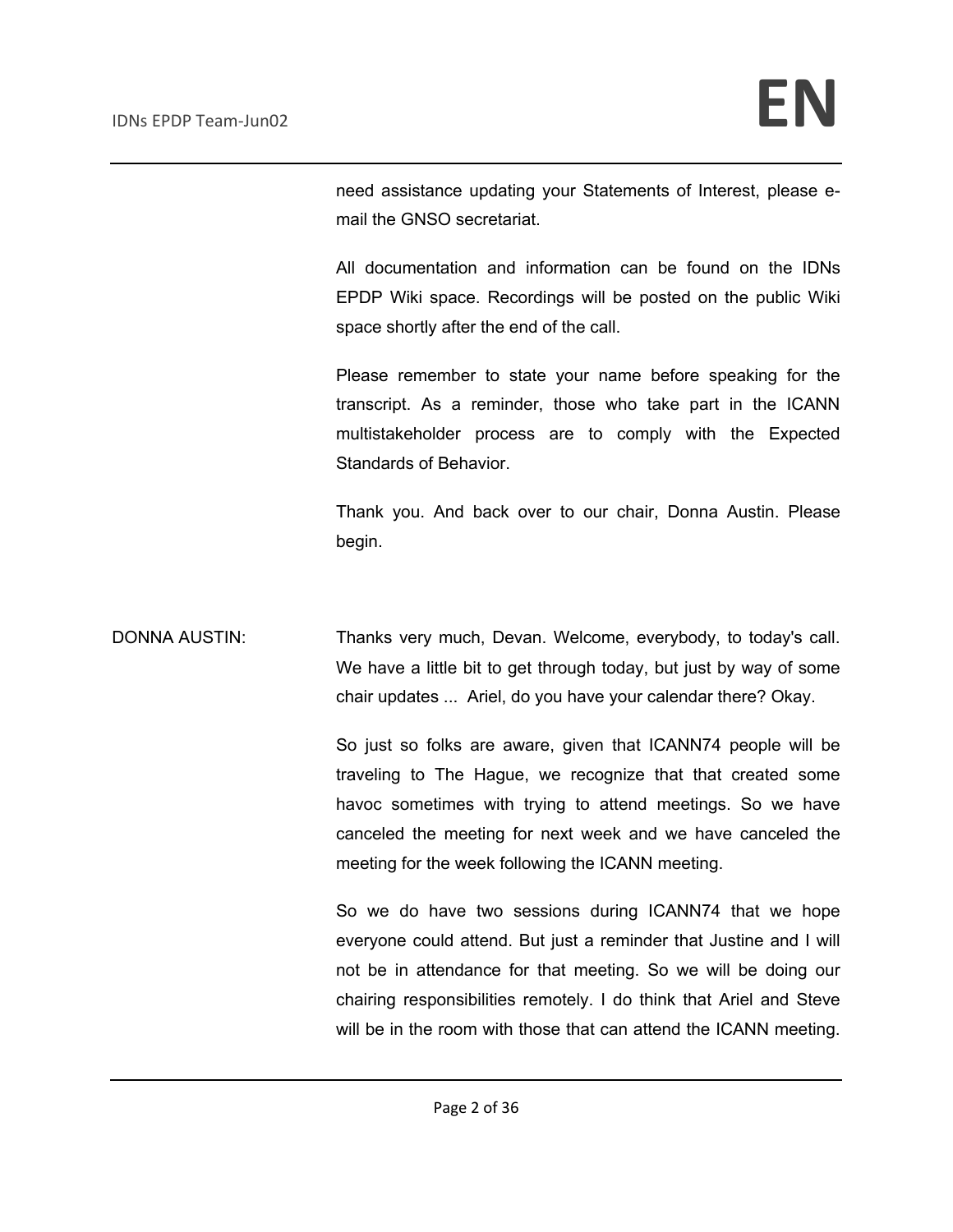So hopefully, that's okay with everybody and you're not too worried about having a week off before and a week after we get into ICANN74.

For ICANN74, we are going to get an update from our liaison to the ccPDP, Dennis Tan. We haven't had a real update since ICANN73, so Dennis is going to give us an update on what's going on with the IDN ccPDP.

We're getting an update from the small team that's working on the String Similarity Review. And then we'll get back into some of the charter questions.

So, we'll get a little bit more information to you during next week about what the agenda will be more formally, but just a reminder that we do have two sessions, one on the Monday and one on the Wednesday. And what's public, Ariel? The agenda for the sessions, or the meetings?

ARIEL LIANG: Thanks, Donna. Yeah, I guess that Satish is asking whether the sessions at ICANN74 are closed. They're open public meetings.

DONNA AUSTIN: Yeah. Sorry, I didn't see Satish's question. I was going to say the more, the merrier, but I don't think that's the case in The Hague. I think a reminder to all participants here to sign up for the session so that you can get into the room. So, hopefully none of you will be sitting outside observing, having gone all the way to The Hague.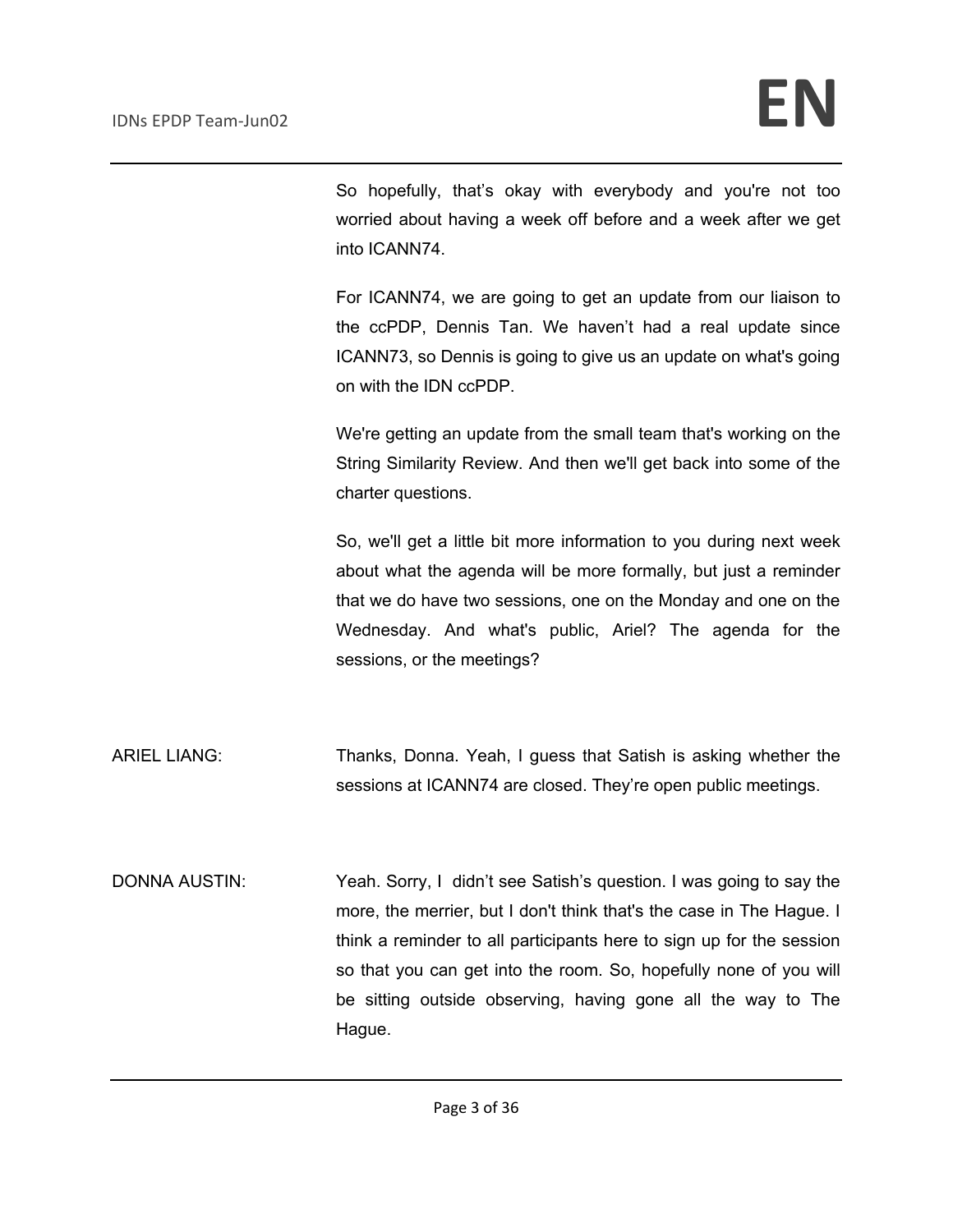So with that, I think we're ready to get into the substance for today unless folks have any questions about ICANN74 or anything else that we're doing. I'm sorry that I can't be there to meet and greet everybody. It would have been great to do that, but it's just personal circumstances mean that I can't.

Okay, I don't see any hands. So with that, Ariel, I think I hand it back to you.

ARIEL LIANG: Thanks, Donna. So for today we're discussing a parking lot item related to E7, which is the catchall question regarding variants implication to the new gTLD application process. And this parking lot item is related to the evaluation of variants of gTLDs with restrictions. And I just want to show you what this exact text is about.

> So the parking lot item is: Discuss the evaluation of variant labels of gTLDs with restrictions such as community-based TLDs, Brand TLDs, TLDs subject to Category 1 Safeguards, and gTLDs.

> And I think most of you probably remember that the group already discussed another charter question, B5, which asks, "Do restrictions that apply to a TLD also applied to its variants?"

> And when we discussed this question, the scope of discussion is regarding the principle for treatment of variants of such gTLDs. And these are the community-based TLDs, gTLDs, Brand TLDs, and Category 1 Safeguard TLDs. So, these are not the standard TLDs, per se, because they have different application questions or evaluation criteria. And there may be contractual requirements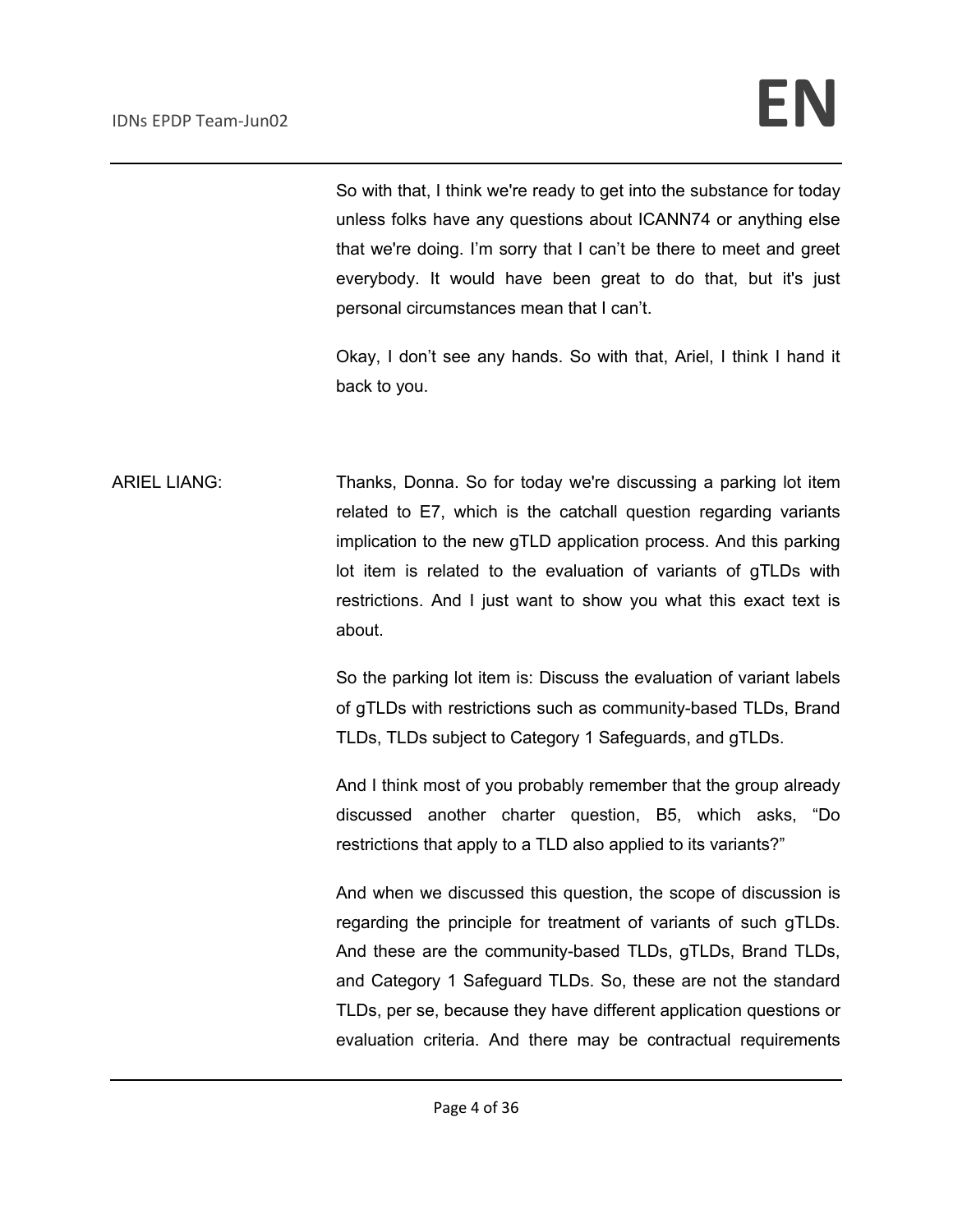that would be different from a standard TLD. Still, for B5 we're asking whether their variants should be treated the same.

After some deliberation, the team has come to the preliminary agreement that in the future new gTLD application processes, the primary applied-for gTLD and its variant labels requested by the applicant are to be treated as different versions of the same string and be bound by the same restrictions. So that's the preliminary agreement when the group discussed B5.

And I just want to note that when the group discussed this question, we didn't really discuss the implication of variants of the existing TLDs. We're only talking about the new gTLD application process, the future ones. So, that's the scope. So, that's a quick reminder.

Basically, even this group has reached this preliminary agreement. We didn't get to discuss the detailed evaluation aspect of the variants. So that's why we are coming back to this topic and then try to figure out, when evaluating the variants, are there any differences we need to make or any distinctions we need to make. So that's why we're coming back to this topic.

So the following few slides were just trying to provide some context before we jump into the discussion here. And this is some main points related to the evaluation of community-based TLDs. So these are the TLDs operated for the benefit of a clearlydelineated community. And in the 2012 rounds, when the applicant attempts to submit application for a community-based TLD, they're asked to submit written endorsements in support of the application.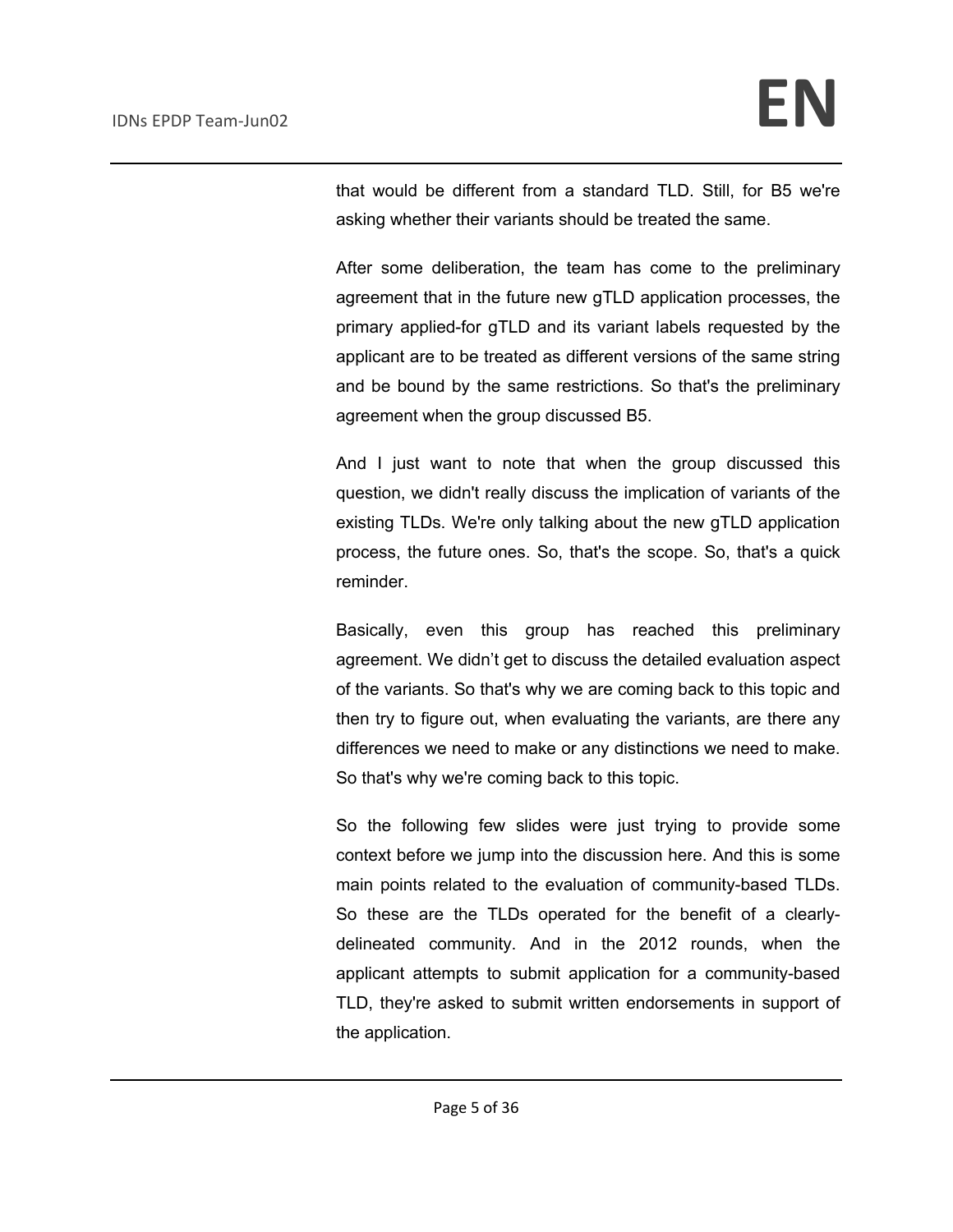And the applicants must also demonstrate an ongoing relationship with the clearly-delineated community and make sure that the gTLD string they applied for is strongly and specifically related to the community named in application. The applicant also needs to propose dedicated registration and use policies for registrants in this proposed gTLD. And again, they need to submit written endorsement from one or more established institution representing the community it has named in the application.

And also for community-based TLDs, the applicant has the opportunity to select the Community Priority Evaluation. So I guess that's in the event of contention with another applied-for TLD.

And then in the Priority Evaluation, the application will be scored against four criteria. And they're very much related to the previous criteria for the application we mentioned. The one is community establishment.

Second is the nexus between the proposed the string and community. And I just want to explain what that means. For example, it will score the highest, which is three, if the string matches the name of the community or is a well-known short form abbreviation of the community. And then score two will be if the string identifies the community but does not qualify for the highest score of three. And a score of one it if does not fulfill the requirements even for a score of two. That's the second aspect.

And then the third aspect is registration policies. And then the fourth is community endorsement.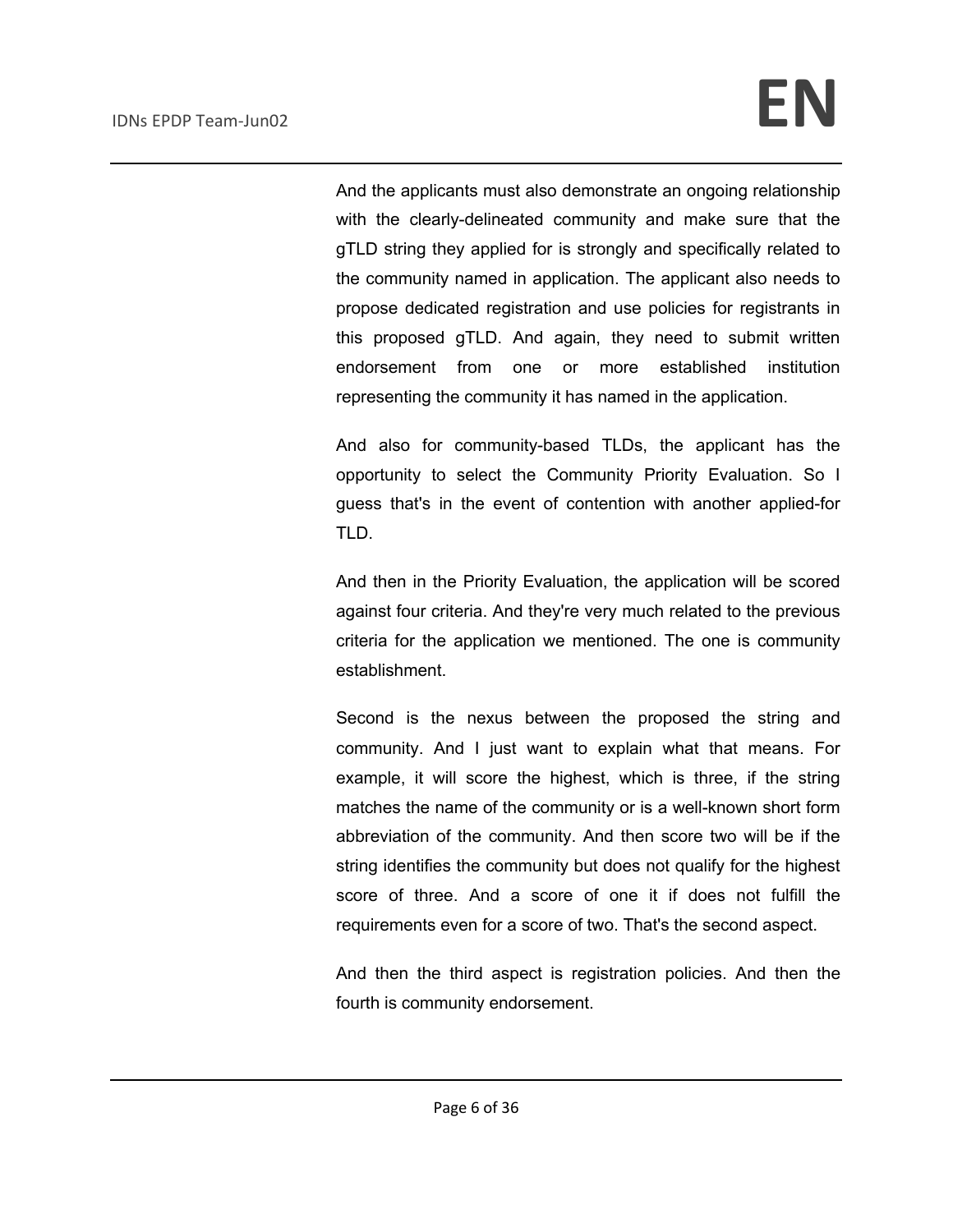So these are some general backgrounds of community-based TLDs and how they're being evaluated. And I want to quickly note that SubPro did review this community-based TLD evaluation and supports the overall approach used in the 2012 round. Buti it also proposed some recommendations and implementation guidance to enhance it. But I don't think there's anything that recommends completely different things for community-based TLD evaluation. So, that's a general background of community-based TLDs.

Going on, the next one is about GeoTLDs. So these are the TLDs denoting geographical, geopolitical, ethnic, social, or cultural representation. So in the 2012 rounds, applications for strings that are for countries or territories are not approved. But then there are four types of applications that can be considered as geographical names.

So one is the string that is a representation in any language of the capital city name of any country or territory listed in the ISO 3166- 1 standard.

And then the second type is a city name where the applicant declares that it intends to use the gTLD for the purposes associated with the city name.

And the third type is any string that is an exact match of a subnational place name, such as a country, province, or state listed in the ISO 3166-2 standard.

And the fourth type is a string listed as a UNESCO region or appearing on this "composition of macro geographical (continental) regions, geographical sub-regions, and selected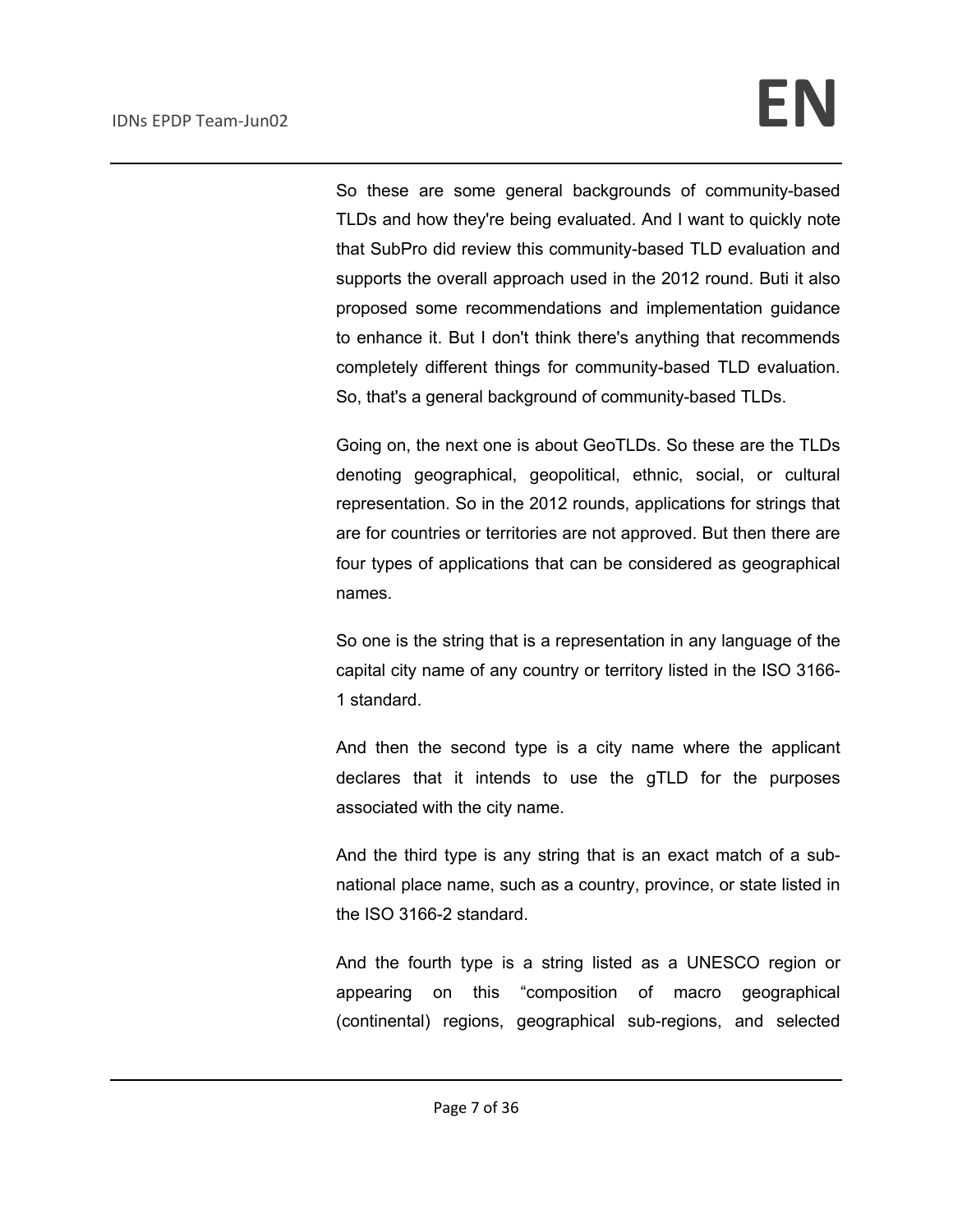economic and other groupings" list. So these are the four types of applications that can be considered as geographic names.

And then in terms of application or evaluation criteria, the applicants must submit documentation of support or non-objection from the relevant governments or public authorities for the applied-for string. And also, all of the applications were evaluated by the geographic names panel. And that panel will determine whether the applied-for string represents a geographic name and also verifies the relevance and authenticity of the supporting document, [if it applies].

So this is the evaluation of geographic names in the 2012.

So for SubPro, we also discussed this topic and they actually have a Work Track 5 dedicated to this topic. And it recommends updating the GNSO policy to be consistent with the 2012 Applicant Guidebook, and maintains the applicant guidebook provisions for Subsequent Procedures.

So based on my understanding, it's also pretty much maintaining the general direction of the geographic names. And it's not proposing any very substantial changes to it, but happy to be corrected or supplemented if I'm wrong in this understanding. And I know there's some ongoing discussion with regard to geographic names, still, then the GNSO. So that's for this particular type.

And then the third type, Brand TLDs. There are the TLDs using a brand name and operated by a corporation that owns the brand. So, in the 2012 rounds the application for Brand TLDs must be accompanied by an accurate and complete copy of the applicable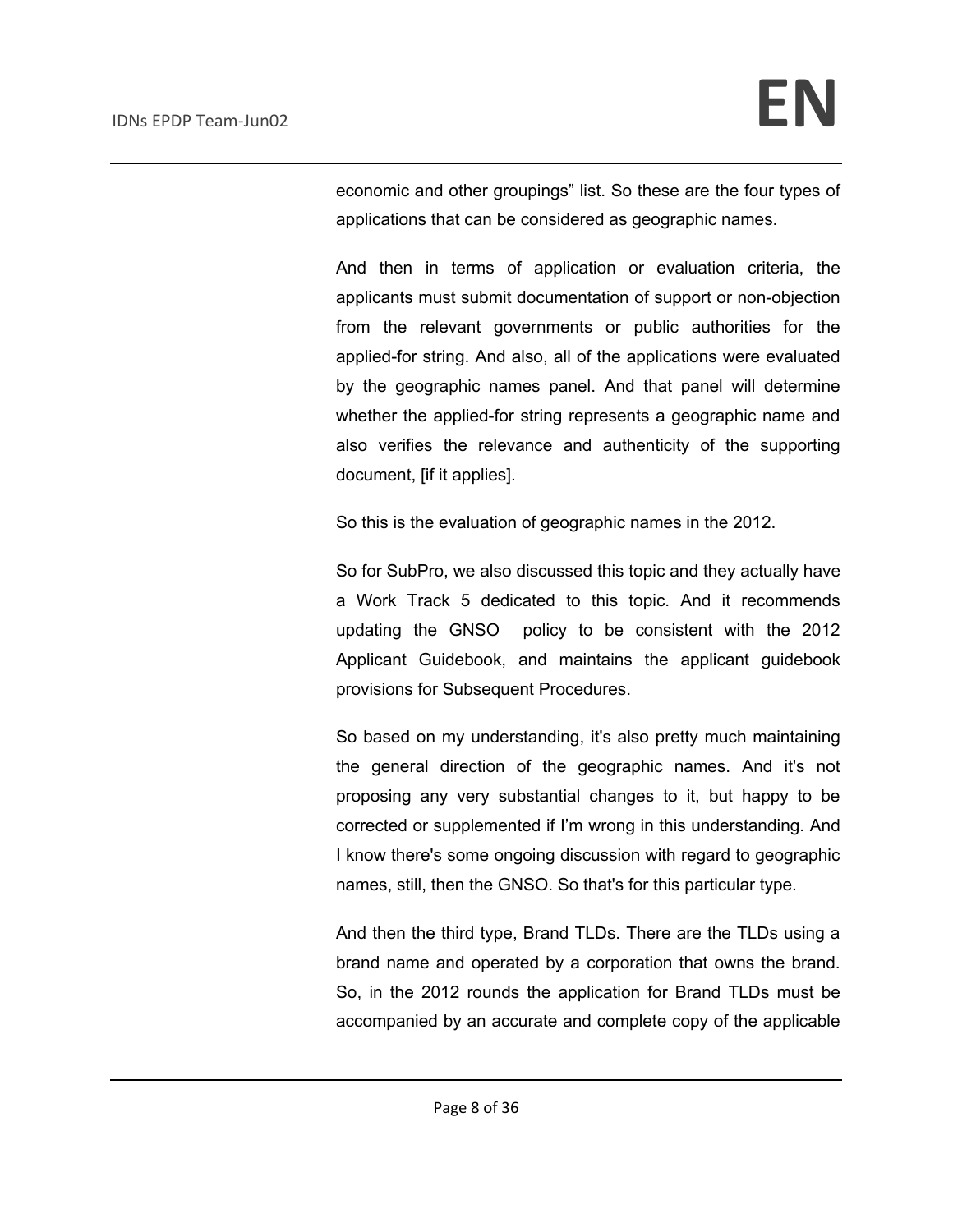trademark registration that forms the basis of this .Brand TLD qualification.

And then second, the application must include a copy of the registry operator's complete registration policies for the TLD. And in terms of ICANN's evaluation of Brand TLD applications, it will be guided by several criteria.

First is that the TLD string must be identical to the textual elements protectable under applicable law of the registered trademark valid under applicable law. So basically, it needs to be identical to the textural elements of a registered trademark.

And then second is that only the registry operator or its affiliates or trademark licensees are registrants of this .Brand TLD and then controls the DNS records associated with the domain names at any level in that .Brand TLD. And so, the criteria is that the TLD is not a generic string.

And then fourth, the registry operator has provided ICANN with an accurate and complete copy of such trademark registration. So that's something I mentioned earlier.

And then if ICANN determine that such TLD qualifies as a .Brand TLD, than the registry agreement must include Specification 13 which is specific for Brand TLDs.

And I think, based on my understanding and reading on SubPro reports, it's no substantial changes to the evaluation criteria, but it proposed some recommendations, for example, allowing that Brand TLD to change the applied-for string as a result of a contingent set under specific circumstances.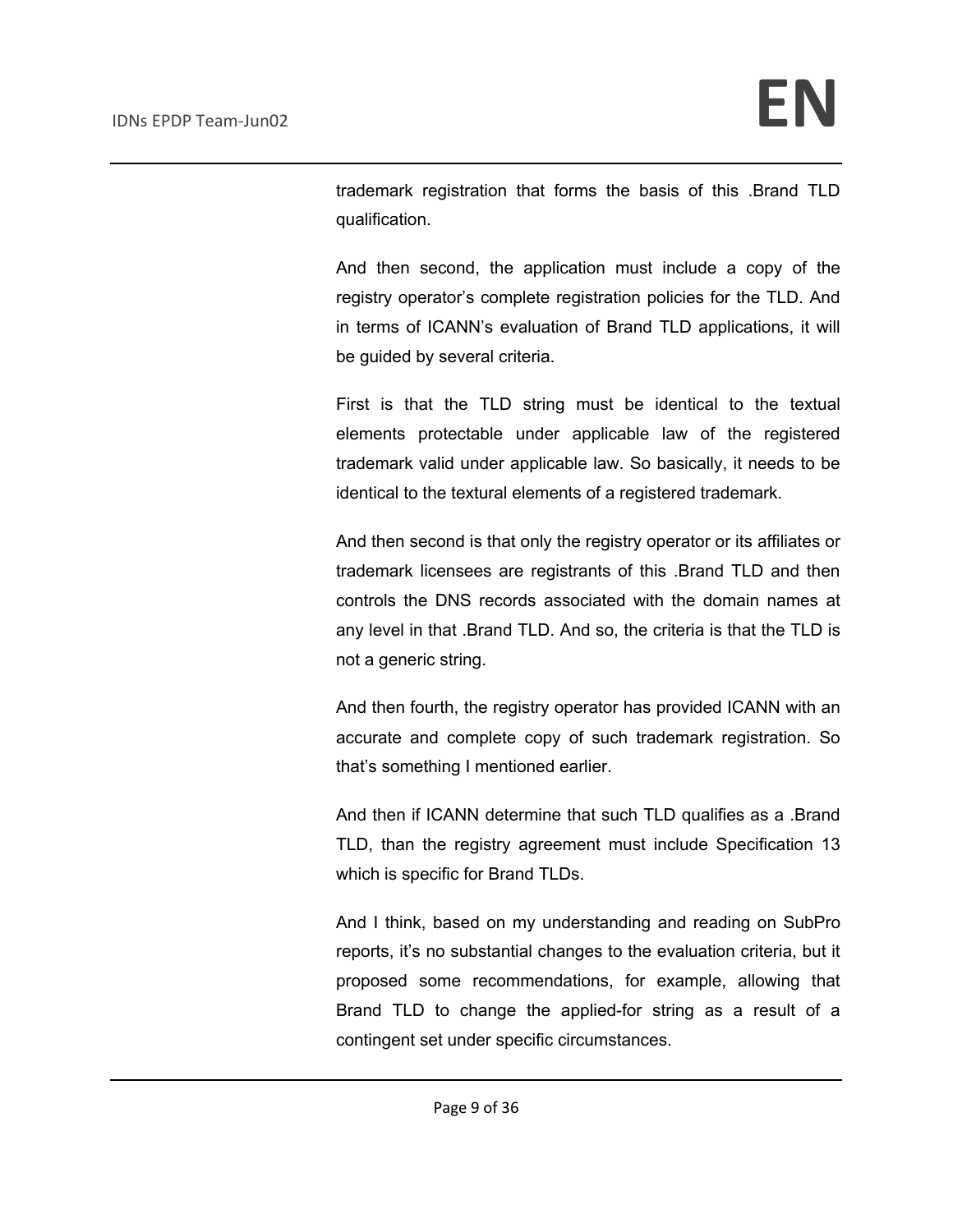So there are some recommendations regarding that aspect, but there are no substantial changes compared to the 2012 round in terms of evaluating those .Brand TLD applications.

The fourth type for our discussion is the TLDs subject to Category 1 Safeguards. So these are the TLD deemed applicable to highly sensitive or regulated industries. And in the 2012 rounds, there's a New gTLD Program Committee (NGPC). It established the framework to apply additional safeguards to certain and new gTLD strings that were deemed applicable to highly sensitive or regulated industries. And those were highly influenced by the GAC advice in that aspect.

And then based on that framework, the strings falling into certain categories are required to adopt the relevant category's safeguards as contractually binding requirements in the Specification 11 of the registry agreement. And that's also called the mandatory Public Interest Commitments. In short it's called the PICs.

So some categories include the Regulated Sectors/Open Entry Requirements in Multiple Jurisdictions, the Highly-Regulated Sectors/Closed Entry Requirements in Multiple Jurisdictions, strings that have Potential for Cyber Bullying/Harassment, and the strings that have Inherently Governmental Functions. So these are the types of categories that require adoption for Category 1 Safeguards.

SubPro also affirms the framework established by the NGPC and affirms that the framework should continue to apply in subsequent procedures. And in addition, SubPro recommends establishing a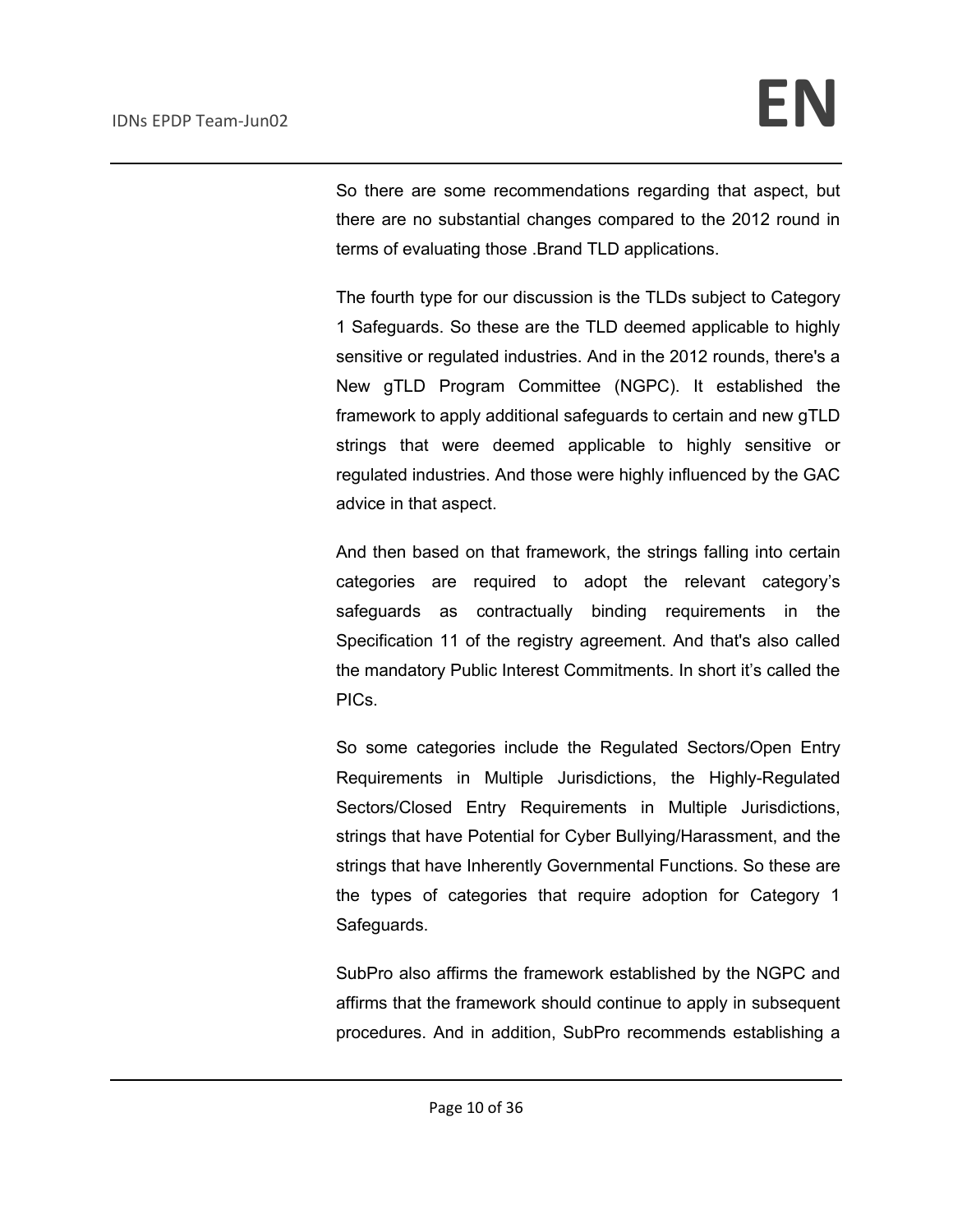process to determine if an applied-for string falls into one of the four groups defined by this framework. In particular, and evaluation panel will be established for this purpose.

So basically, the criteria are not changed, but SubPro recommends establishing an evaluation panel for this purpose to determine such [kinds of] TLDs. So these are some general backgrounds of the TLDs with restrictions.

And then back to our discussion. We need to discuss the evaluation of the variant labels of such TLDs. And as you [called] earlier, the group has a preliminary agreement that all of these variants need to be treated as the different versions of the same string and be bound by the same restrictions. So we have some questions for the group to consider as a starting point.

So first, should each requested variant label be subject to the same evaluation process as the primary applied-for string?

And the second question is, should the variant labels meet the same criteria as the primary string in order to pass evaluation?

And the third question is, in the event where it is not possible for the variants to meet the same criteria as the primary string, how should such variant labels to be treated?

So there is one example we could think of. For example, if a variant of a Brand TLD is not an identical match to a registered trademark. And the one I wrote below, *liantong*, which is Unicom. It's a Chinese brand. It has a registered trademark for the simplified Chinese, but then it has an allocatable variant in the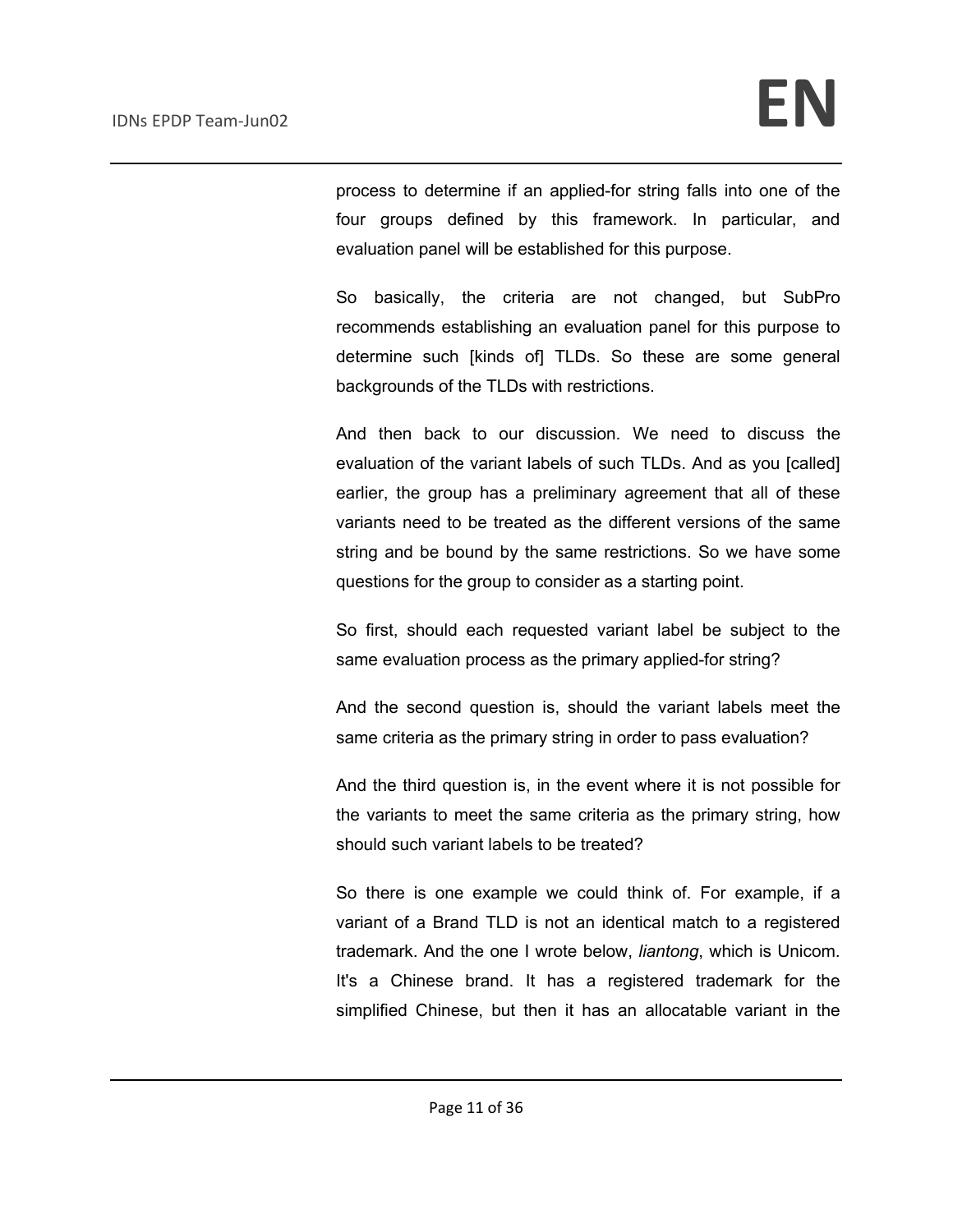traditional Chinese, Unicom. How would that variant be treated if it's not an identical match to the registered trademark?

So, these are some questions, starting points for the group to consider. And I understand it's a lot of content, so I will stop here and see whether there are any questions/comments. Back to Donna.

DONNA AUSTIN: Thanks, Ariel. I meant to mention at the start of this that we are in ICANN Prep Week, and as part of the GNSO Council update I did note that what we're doing here is complex and it's complicated. This question, in particular, that there could be differences among how we feel about evaluation for community-based TLDs verses brands versus Geos. So I expect this might be a bit of a challenging conversation to try to get our thoughts around how to deal with the evaluation of the primary string and its variants. So, interested to hear from folks whether they have initial thoughts on this.

> One thing that strikes me is that ... And Jeff, you may be able to help out with this. I'm not sure, but it seems that we may need to provide some guidance here that the primary string and the variant strings that are applied for need to go through the evaluation process together rather than separately. We have noted that one application would be the way to go. Somebody who wants an IDN and variants will do that in the one application. And I think it doesn't really make sense through the evaluation process, that the primary TLD string and the variants don't go through that evaluation process together.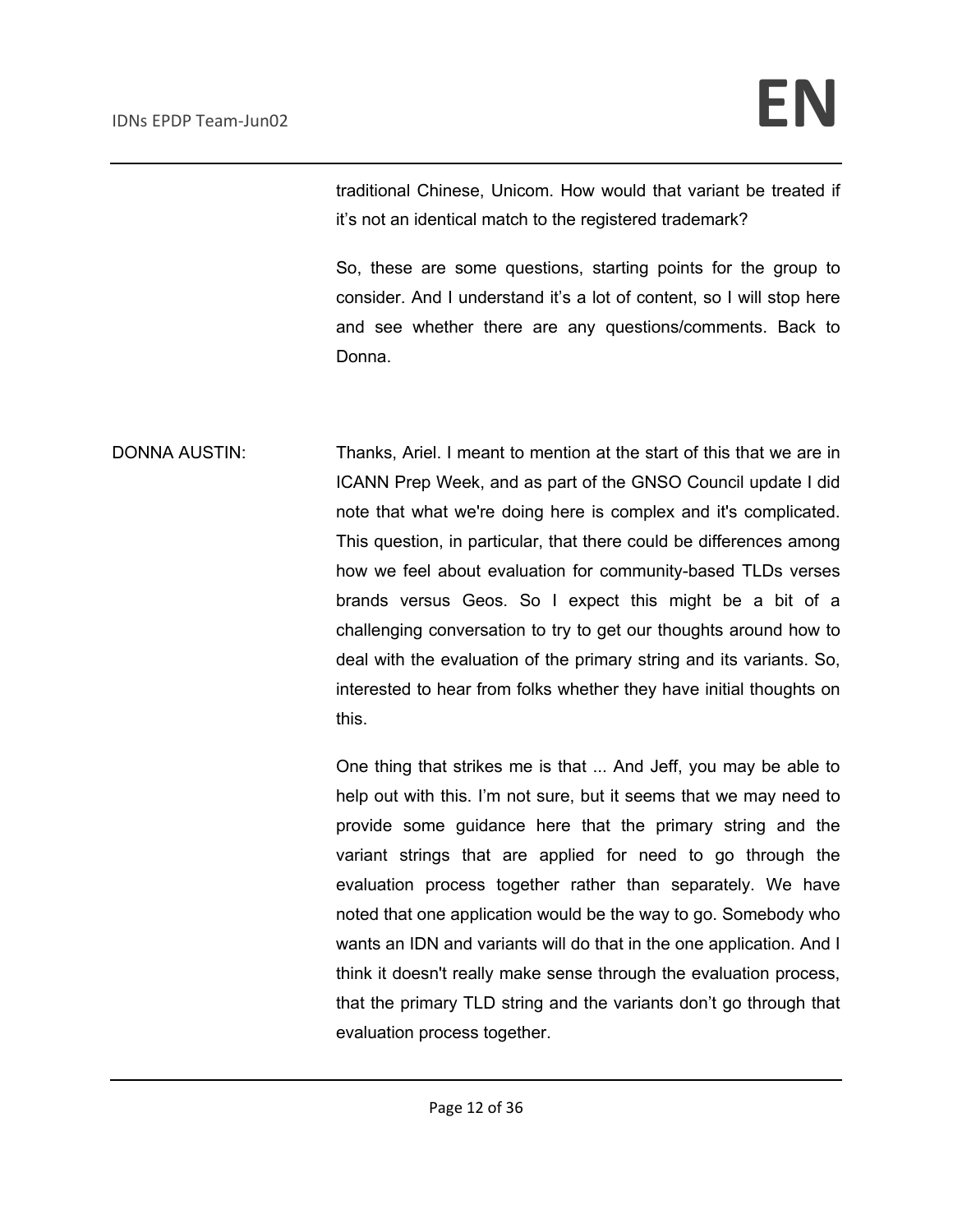## IDNs EPDP Team-Jun02 **EN**

So, interested in folk's thoughts on that. What do we think about this? Maybe this is easy. Should each requested variant label be subject to the same evaluation process as the primary string? Do folks have thoughts on that?

Michael.

- MICHAEL BAULAND: Thanks. I think they should. And also for the second question. I think, yes, they should meet the same criteria. And if it's not possible for them to meet the criteria, like the trademark restriction here, I would say that in that case, the variant will not be allocated to the person for the entity wanting to get that. Thanks.
- DONNA AUSTIN: Thanks for that, Michael. So, really interested in just initial thoughts from folks. Or even if you have questions about the process and how this might actually work so that we can try to have a bit of a conversation around it.

It does strike me that for a community-based TLD, the variant has to take on the same kind of meaning as that is the primary. But I think ... I didn't know whether there's an outstanding question here, but we've ... Through our discussions, we've identified that when we think about this, we talked about the variant sets. The priority TLD and the variants. And that makes up a set.

So I think the aim here is to try to keep this together so that the evaluation process maintains that connection between the primary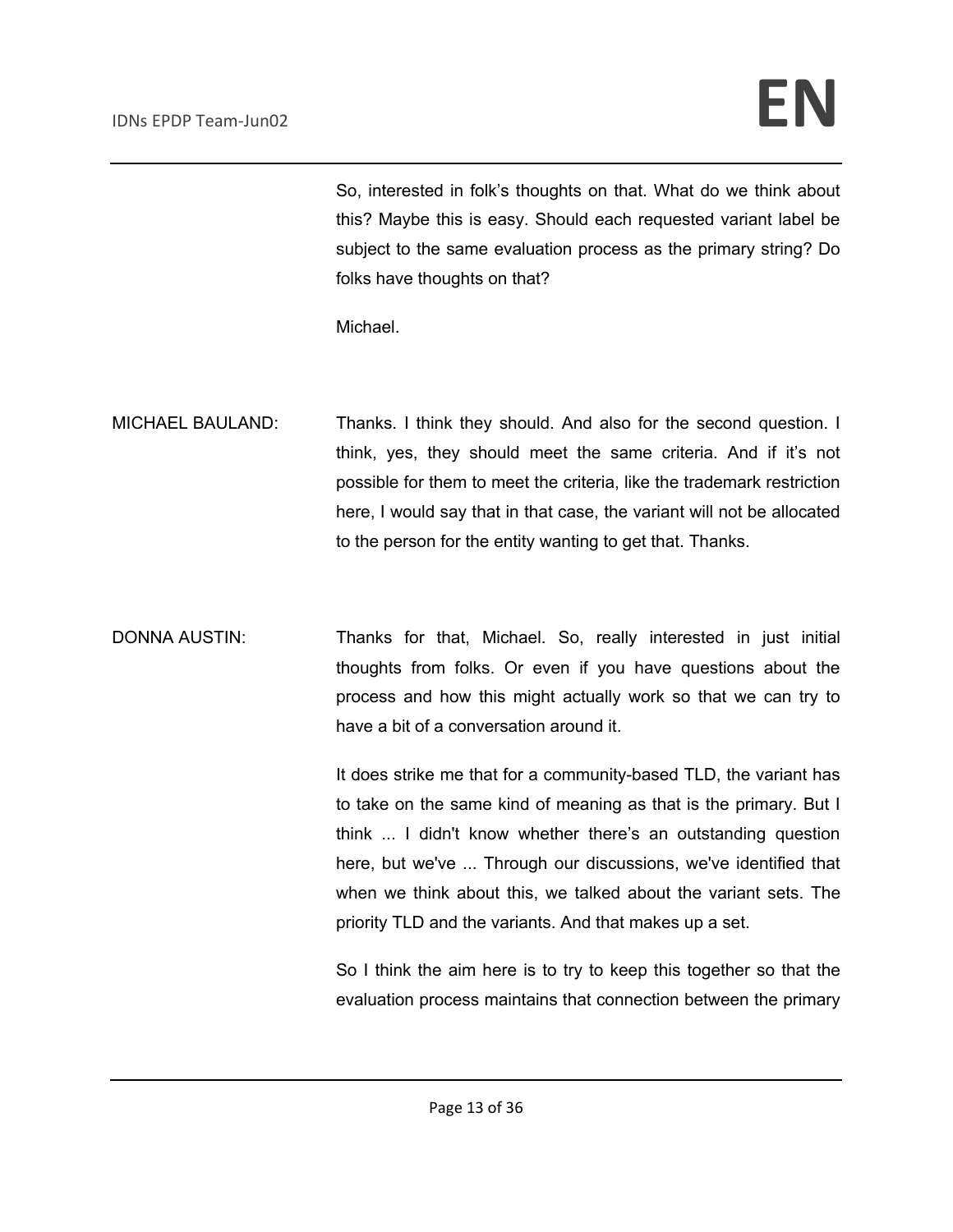gTLD and its variants, and then ensuring how that gets through the process. So this tricky. Really tricky.

Any thoughts, folks? Just put them out there. Let us know what you think. That would be great.

Edmon.

EDMON CHUNG: Edmon here, speaking personal in capacity. I guess I'm still thinking through a number of things. But in general, I would say that in situations like this, for community specifically, it probably makes more sense the applied-for strings being the ones that are applied for in terms of the community requirements and so on.

> And the variants. Sometimes, let's say, a community is probably using one particular form of their name primarily, and it sometimes might not be easy to satisfy the stringent rules as the entirety. But for the actual usage, because the usage as in typing in and accessing might happen to users outside of the community, the variant is probably important and useful. Whereas those within the community would be more aligned to one of, maybe, the appliedfor string.

> So I think we might need to think through that a little bit more. So I think generally, I would lean towards more of either the applied-for strings or at least one of the strings as those requirements applied for as a set rather than each string requiring to satisfy all of the requirements for that particular category [inaudible]. Hopefully, that makes sense.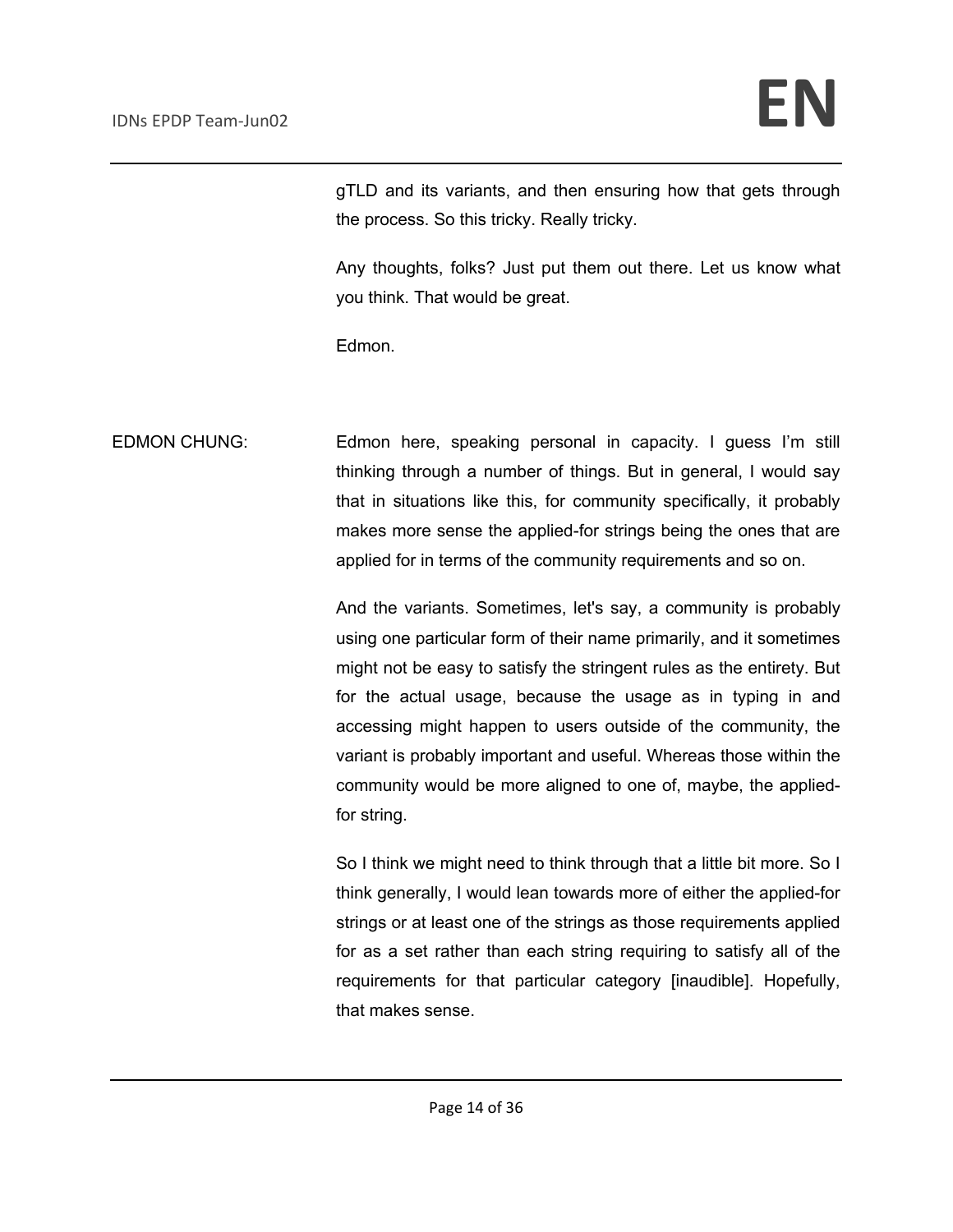DONNA AUSTIN: It makes sense to me, Edmon. Satish.

SATISH BABU: Thanks, Donna. Now this is very tricky, and my response may be somewhat not entirely appropriate because I lack depth in this particular topic. But I think we have established a few principles so far in this group's functioning. One is, of course, the [inaudible] of the Root Zone LGR. Another one is the Same Entity Constraint. A third is the [inaudible] Principle. And perhaps a [cross-cutting] concern would be of conservativeness.

> Now, having adopted these principles, I think we have to follow through unless there are some very visibly contradictions that application of these principles lead us to. So from my perspective, I think we should apply the same rigorous methodology that we get to by using these principles. But I would have liked to see some more examples of all of these and some what if analysis as to what would be the consequences of applying these principles. Thank you.

DONNA AUSTIN: Thanks, Satish. In considering this question, I think we do ... I agree that we need to be mindful of those other principles we've established along the way in our discussions. And I think, to Edmon's point, perhaps the primary string is the one that is potentially the most important going through the evaluation processes. So maybe it is the primary string that has the main weight of the evaluation process. And it's the variants ...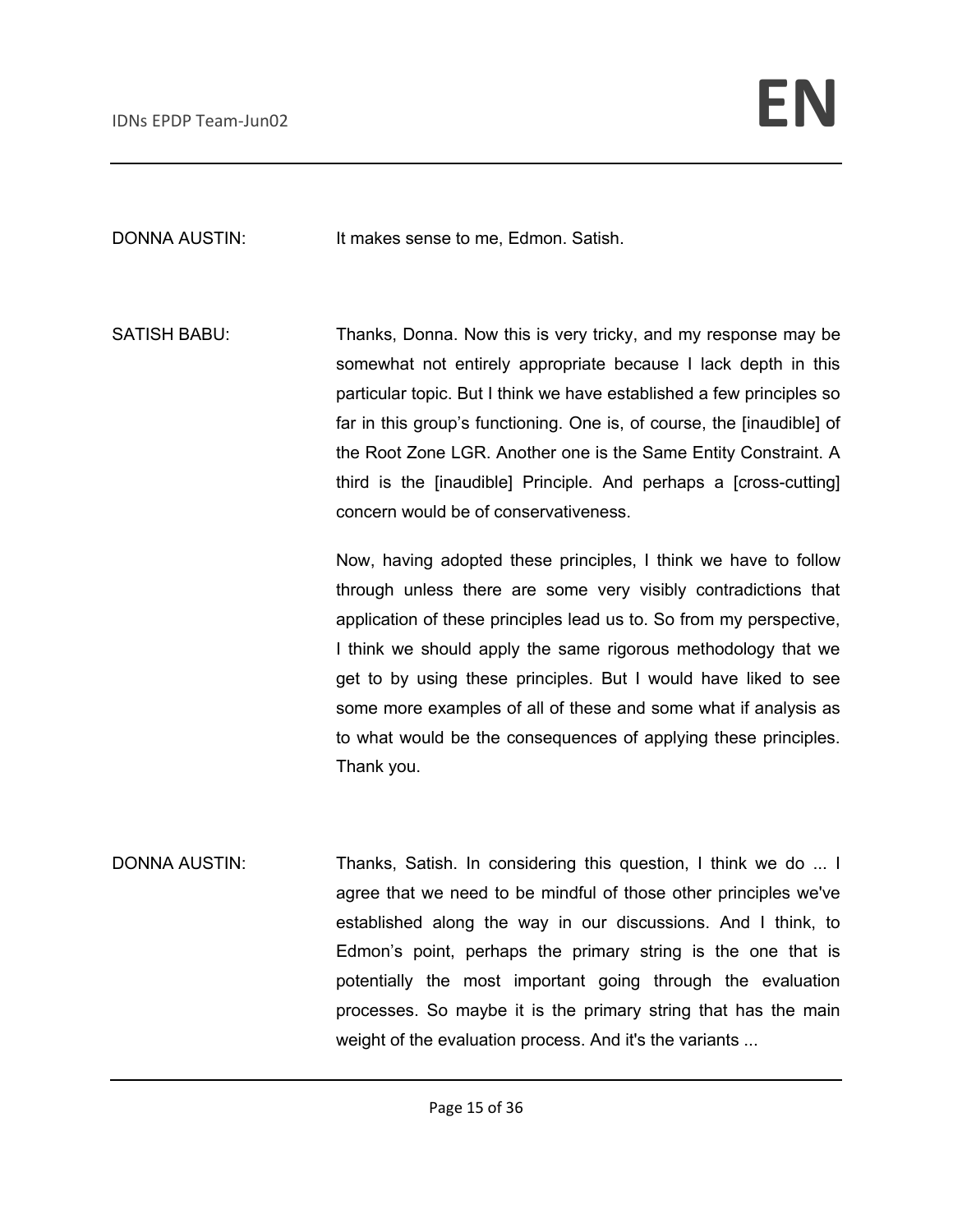You know, we consider these as a set, but the variant of the primary string may only need to be subject to a limited set of the evaluation processes. You know, Steve took us through, last week, some of the process for the new gTLD evaluation. And perhaps thinking about this question in that context: what is it that would add value to that process? What makes sense in terms of the [primary and the variants] for that evaluation process?

So I know it was a lot of information last week and it was a lot to take in as well, but one of the things we talked about is that Steve or Ariel or someone at some point would start to layer that diagram with parts of, you know, our recommendations and their applicability to the process. So maybe that's an exercise that we could undertake as well, considering the primary string and the variants and, I guess, Satish's principles.

We have acknowledged that this be considered as a set. So as we look at that set, taking it through the evaluation process, what would the primary string be required to be evaluated on? And what would the variants ...

Because it seems that there could be duplication. And in other cases, it could be, for string similarity notwithstanding that we haven't made a decision that, that it makes sense for each label to go through a String Similarity Review. But for other evaluation processes, it probably doesn't make sense for the primary and the two, three, or four variant labels to go through that same evaluation process.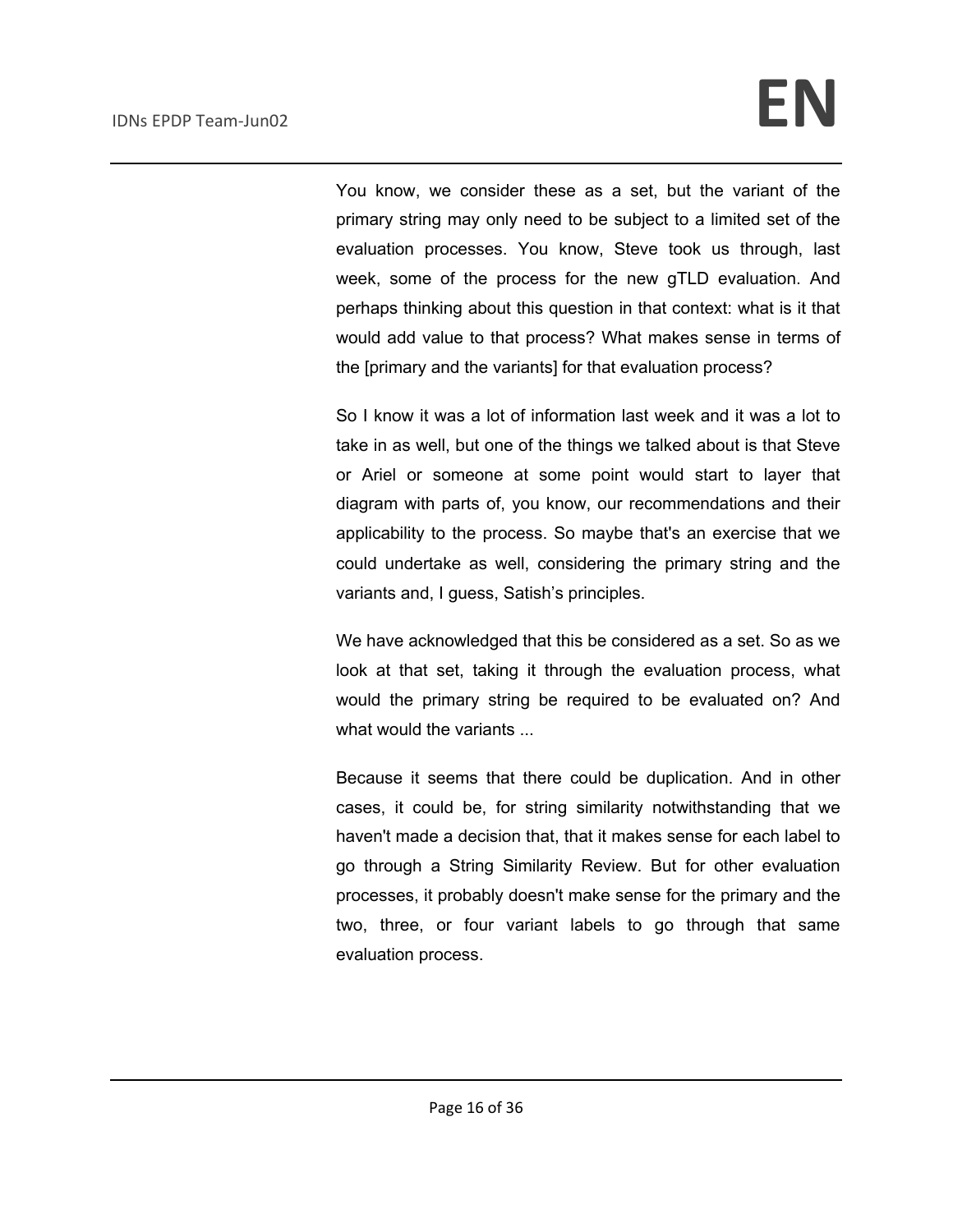Congratulations to the queen on her 70th anniversary in the UK, Nigel. So, congratulations on being a member of the Commonwealth. I understand it's a big deal.

So this is tricky, and it might take us a while to wrap our head around this a little bit.

Ariel, do you happen to have Steve's process chart for us from last week? I don't know whether this is going to add to our conversation or not.

ARIEL LIANG: I can pull this up. Just one moment. Let me make sure I've got the right chart. Yeah, I've got it. Okay, one moment. It's on the screen.

DONNA AUSTIN: Okay. Thanks, Ariel. I don't know if this helps people think this through, but this is largely the application process and some of the evaluation processes that the strings would have to go through. So if you think about how this would work for a primary gTLD and its variant sets that are part of one application, how would that work?

> So for geographic names, for instance, does it make sense that the variant labels go through the same [rigor] of the geographic name evaluation? Or is it just the primary that's important? And I have to be honest. I don't know the detail of what that process would look like for geographic names, but that's just one example.

Maxim.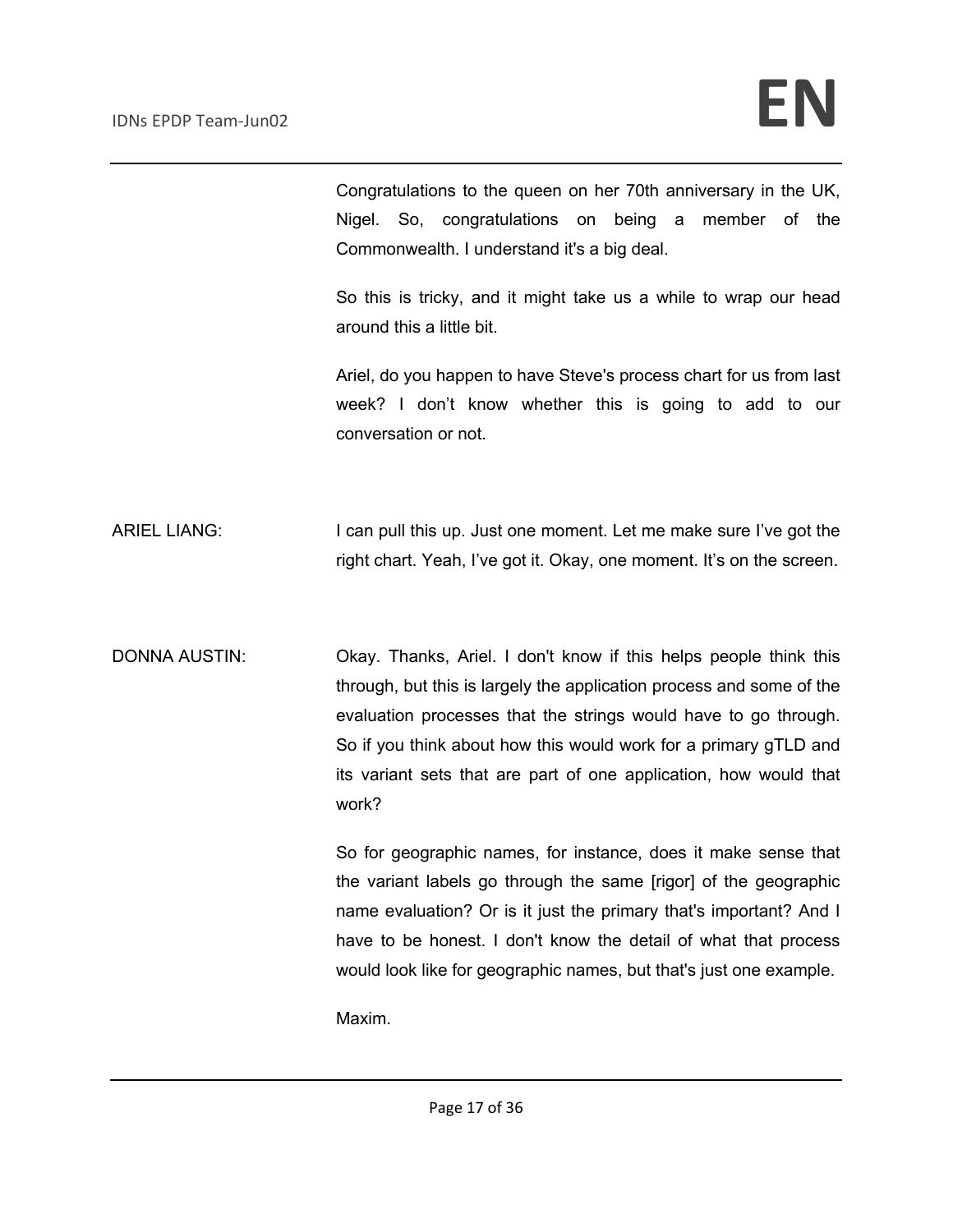MAXIM ALZOBA: Speaking about geographic names, I consider it might be reasonable to use the usual process where the names compare to other names. The answer depends a lot on which particular variant of 1-3—which we tried to investigate a few previous meetings—is going to be used.

> Because in situations with Level 3 [comparison], most probably nobody ever gets any geographic name because to have a support letter for a geo name, you have to jump in so many hoops, compared to get in some generic name which might be a variant of that city name, that it's just cannot be compared. It's not fair. Thanks.

DONNA AUSTIN: Thanks, Maxim. The letter of support requirement for a geographic name is an interesting part of the process, and I don't know whether it falls into the evaluation category. But certainly, it's a barrier. Barrier is the wrong word, but it's a requirement that if you want to use a geographic name as identified in the Applicant Guidebook, you do need a letter of support from the relevant government.

> And I guess there's a question there for whether that requirement extends to the variant that has been identified for the geographic name as well. That's probably something that we need to provide some guidance on.

> With the technical and operational capability, it seems to make sense that, well, I don't know. Does it make sense that it's just the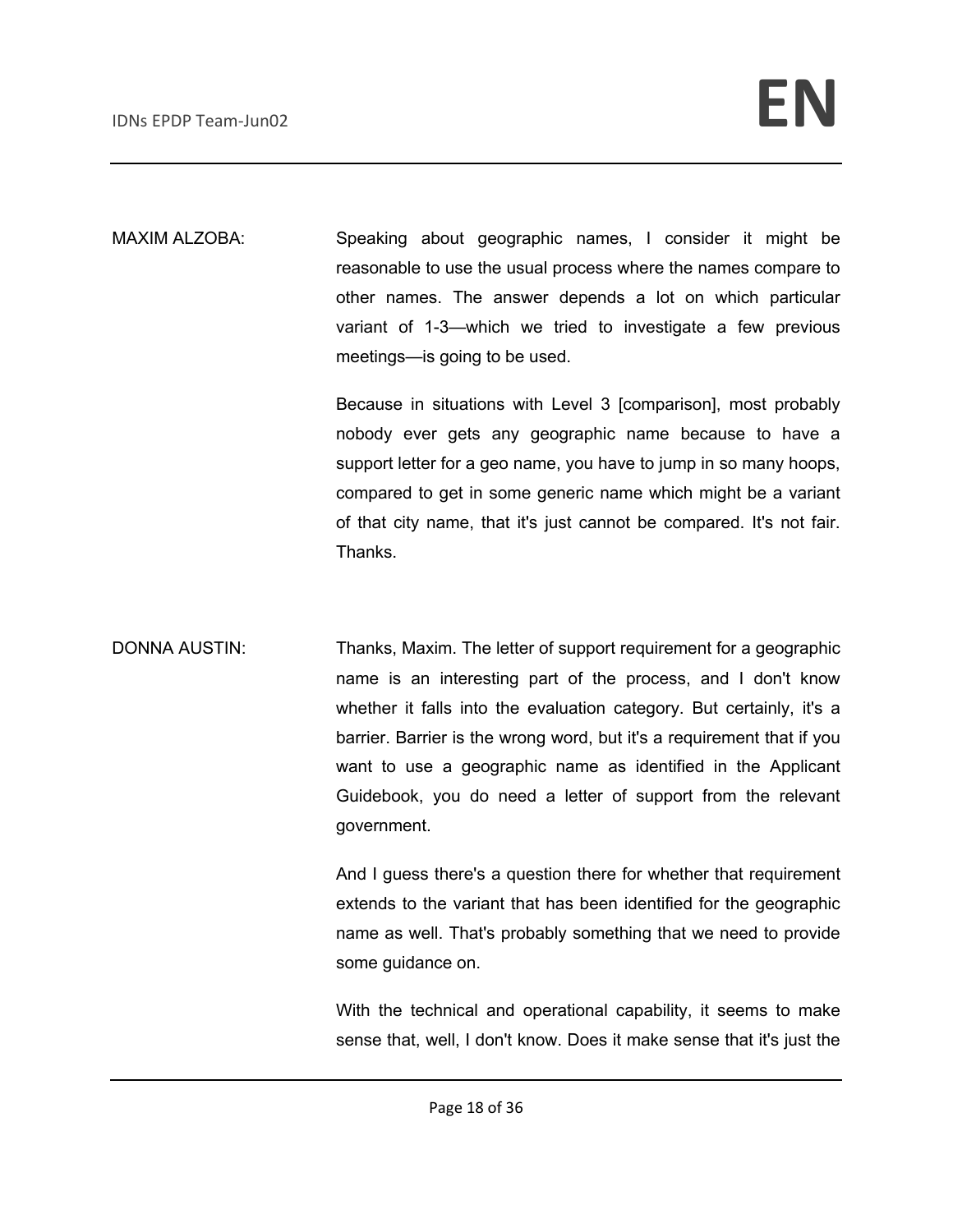... See, this gets interesting. So is it the application that goes through the technical and operational capability requirement of the applicant, or is it the primary string and the variants? So this really does get complicated when you start looking at the evaluation process.

Maxim, is that a new hand or an old hand? Oh, okay.

So I don't know whether this has helped it all except to explain that this is really hard to do in the abstract. It also strikes me, to Satish's point about some other principles that we've agreed along the way, but also some of those preliminary recommendations that we have, particularly that a primary gTLD and its variants is one application. We expect, within that application, that the applicant will explain how the primary and the variants will work together, as I said.

And it seemed that becomes important in the technical and operational capability. So there's a lot of inter-related things. The financial capability. That's about the applicant more than it is about the strings, so you would think that would be not necessary to do that three times because there's a primary string and two variants. It would just be done once.

So I think we're looking at string similarity, and I think that will definitely be ... Well, yeah, it definitely will be something that the primary and the variants will need to go through individually, separately. DNS stability may be another one where we think the evaluation of the primary and the variant string need to go through that separately.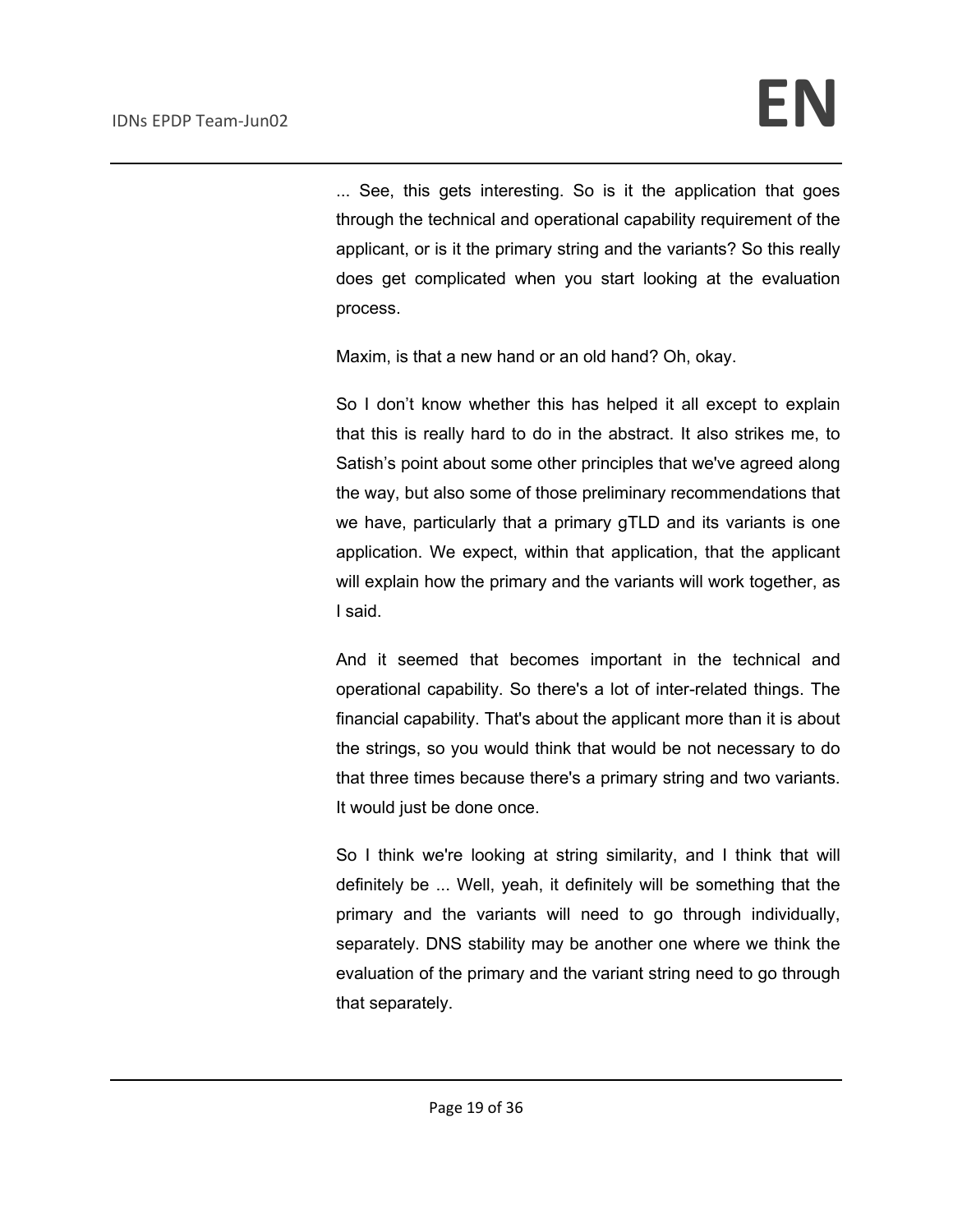Michael, go ahead.

MICHAEL BAULAND: Yes, thanks. I'm thinking about the question about letter of support and whether this would only be needed for the primary string or for the variant. I think it should also be required for the variant for the reason that if some government or city or whatever ...

> For example, the Berlin example from Maxim. If they authorized some entity to run the TLD .berlin, they may not have full control over that entity, and maybe they do not want the entity to just activate any kind of variants in their name.

> So for that reason, I would say that the organization initially providing the letter of support should also provide another letter. Or, as Hadia said, in one letter they could provide this label, "And we also authorize the use of this and that variant." But they shouldn't be allowed to activate variants without the authorization of the initial entity. Thanks.

DONNA AUSTIN: Thanks, Michael. I do acknowledge that we are going a little bit off topic, and some might think we're going down a rabbit hole here. So I'll draw a line under the letter of support conversation for GeoNames, but I think it has identified that this is a bit of a catchall. So if this working group has thoughts on this, then certainly we can put those in some form of recommendation or guidance that comes out of this work.

Hadia.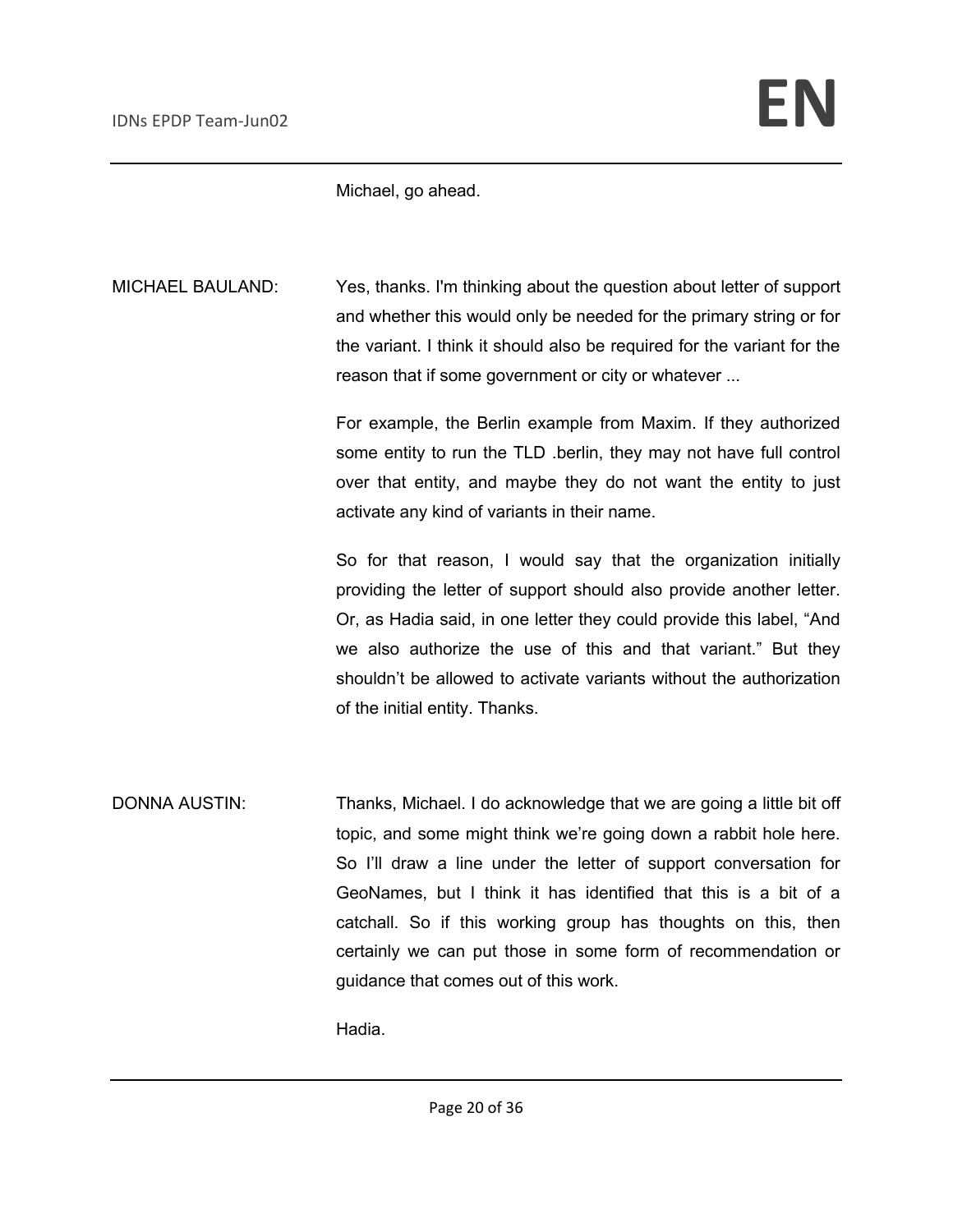HADIA ELMINIAWI: Thank you. I would support what Michael just said. But I raised my head in order to discuss .Brand. So a .Brand TLD basically get a .Brand because it's a registered trademark. But the variants, most probably, are not registered trademarks. So how does this impact the brand if the variants are not allocated? And how does it impact the community, actually, if we do allocate the variants to .Brands while they are not registered trademarks?

> So I guess, I don't know. Do we need to hear different perspectives, or do we just need to decide what to do and go with it without listening to different perspectives? Thank you.

DONNA AUSTIN: Thanks, Hadia. I think what this conversation is highlighting is that each of these different categories of TLD have their own restrictions or requirements that are specific to whether it's community or brand or TLD. So we do need to tease these out of it, and I don't know ... We don't have an answer to your question, so that's what we need to sort out. Certainly, if we think we need additional expertise in an area, we can try to get that, as we have done previously.

> But I guess we're the group that's been put together to develop the policy around these things, so it really is for us to decide and put them in a policy recommendation. But you're absolutely correct, Hadia, that the identical match of a trademark, how does that impact the variant label? So, how should that be treated? It's tricky.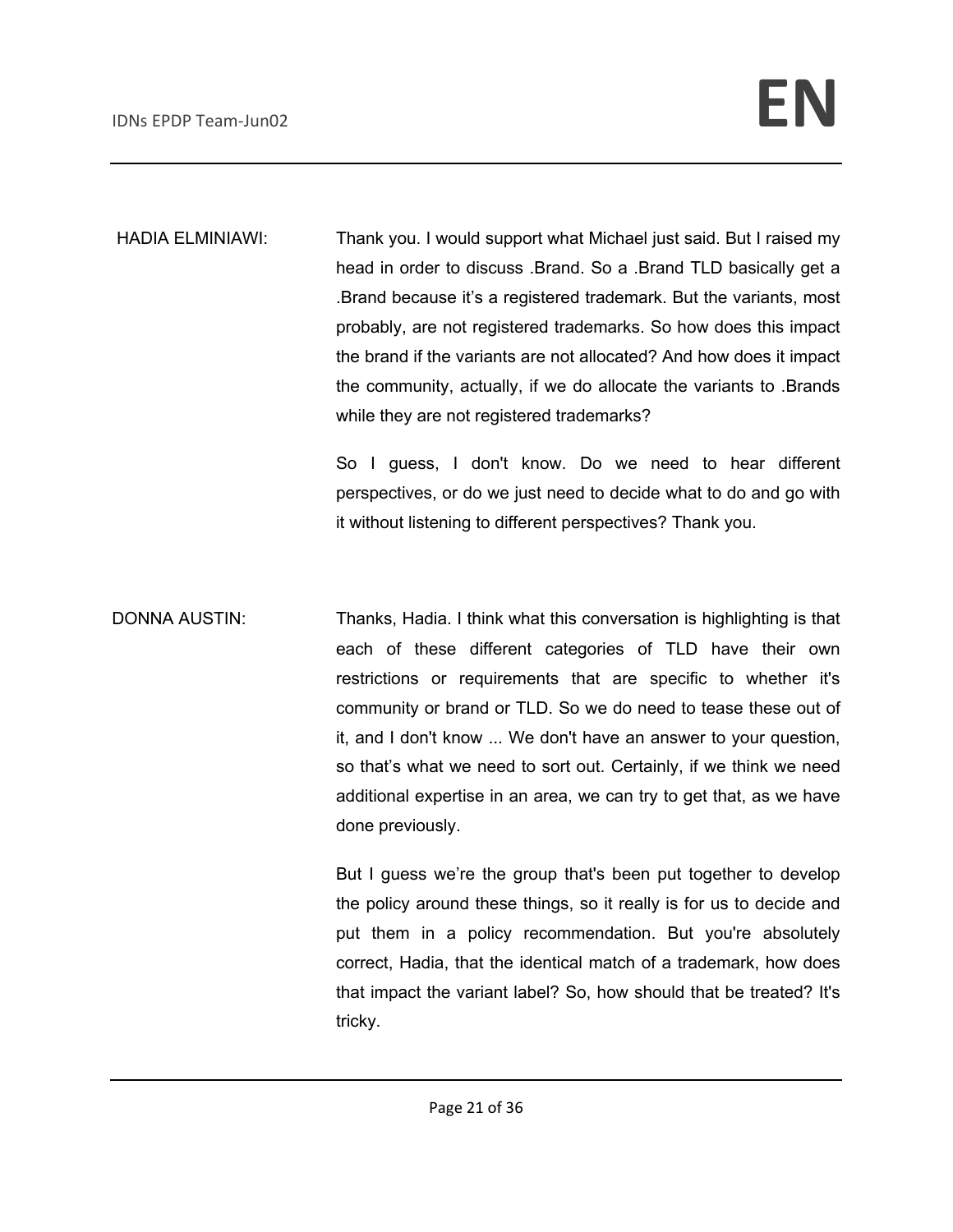Satish, do you want to talk a little bit about what you've put in chat?

SATISH BABU: Thanks, Donna. So, we now realize that each of these groups have certain very specific conditions or criteria [or entry] conditions in order to get into the subsequent steps in the processing of the application. So right now we're trying to deal with the specifics plus the genetic treatment as [one] entity, which makes it complex.

> So if we can separate this out, maybe separate out each of the specificities and then look at the common treatment that we do for all the remaining steps. And I think, there, the principles that we talked about earlier can apply. But perhaps not to the entry conditions which are very specific. Thank you.

DONNA AUSTIN: Thanks, Satish. Very good point. So the previous slides that Ariel has taken us through do spell out some of those differences in the requirements. So we could look at those individually and apply these three questions.

> So is there anything in particular that folks would like to focus on? We could go back to the community-based requirements or the brands or the Geos and see if we can just apply these questions to that category of TLD.

> I'm very aware that the requirements around GeoTLDs was the work of a dedicated group, and a lot of effort and time went into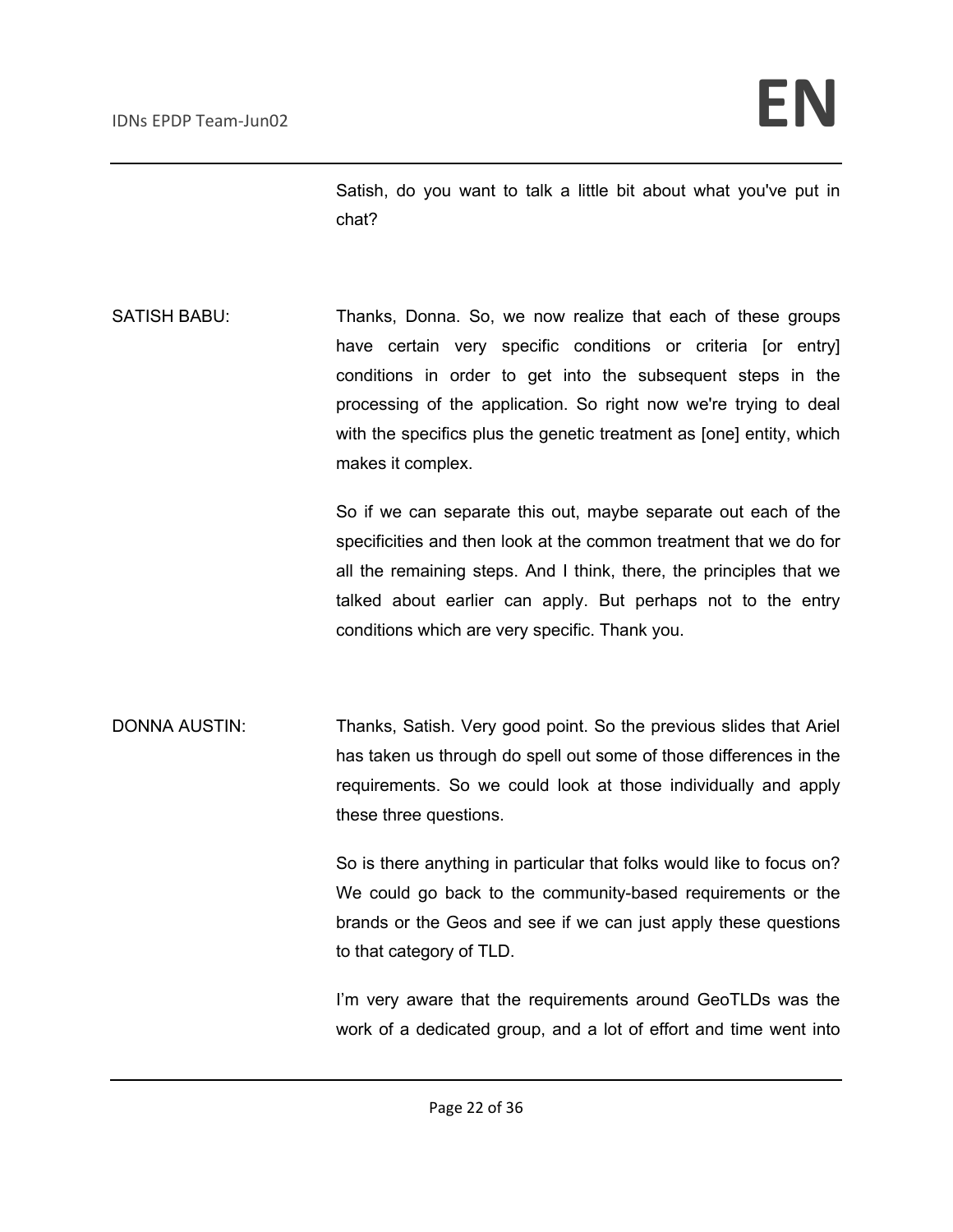that. So I don't think it's our role to [unpick] any of the work that was done to come up with these restrictions or requirements. But certainly, there are elements of this when it comes to variants that we could provide clarity around.

We've talked about the [letter] requirement, and I think there's been a few suggestions that we might be able to insert into the process. We could have it as implementation guidance. So this is where  $\overline{\phantom{a}}$ 

So, to Satish's point, we may have actually expanded this from evaluation process to, also, the application process. So in my mind, that's two distinct ... The application process is the start, and then once you've got that completeness check, you move into evaluation. I guess it's one continuum.

But I think, to Satish's point, we're also looking at that. What needs to go into the application to enable the evaluation? So that's something else that we could be providing guidance on as well.

So just having a look at last dot point on this slide that Ariel has in front of us so, it says that it all applications were evaluated by the Geographic Names Panel which determined whether each applied-for string represents a geographic name, and verified the relevance and authenticity of the supporting documentation.

So it may be, for a variant, that the primary string represents a geographic name—and maybe I'm wrong here—but the variant will be a variant of the string. But the variant may not, strictly speaking, represent a geographic name. Sarmad or anyone else, is that a possibility? It might be a slim possibility, but is it possible?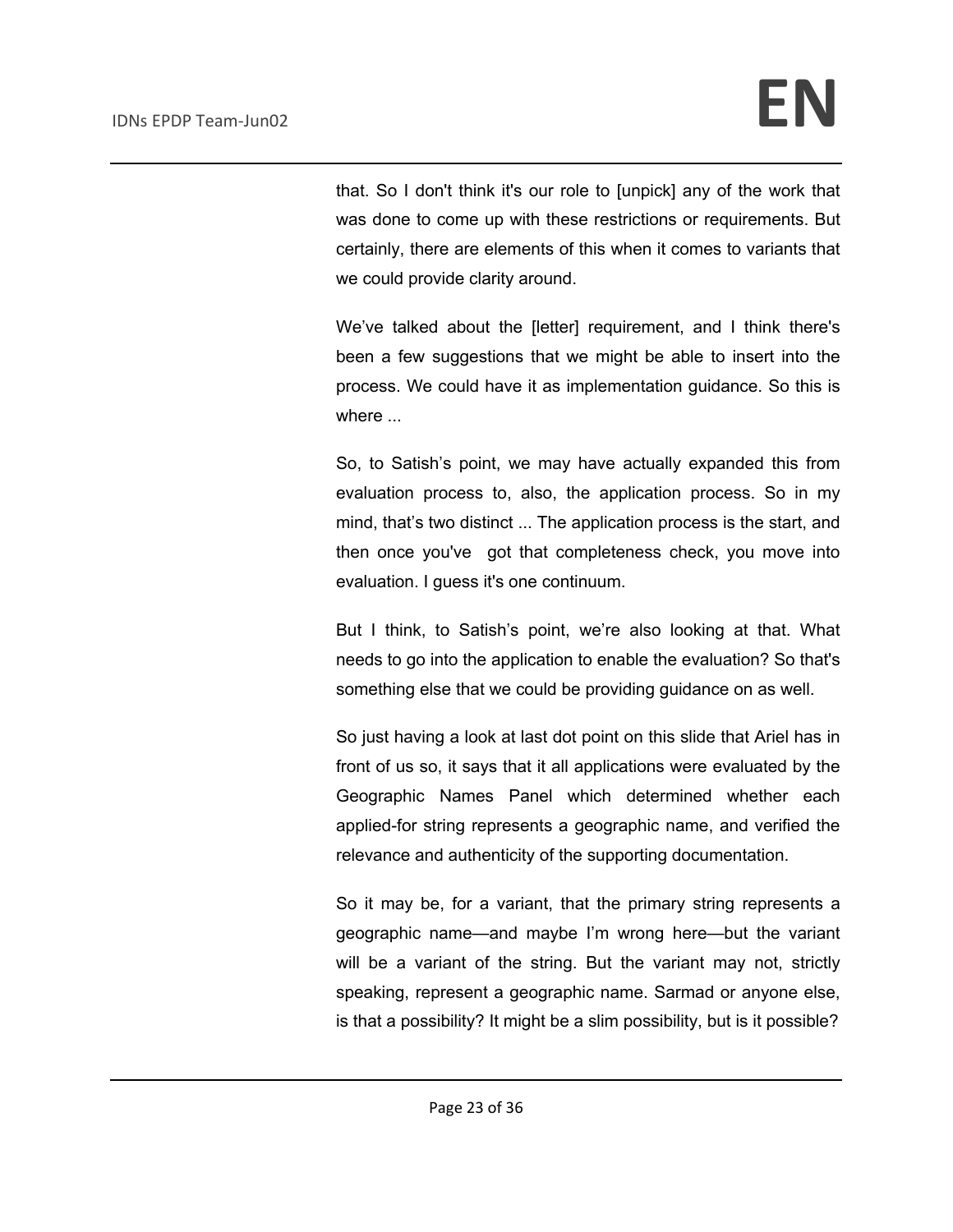Sarmad.

SARMAD HUSSAIN: Thank you, Donna. Yes, it is possible. So just to share an example, from an Arabic script perspective, if there is a city, for example in the Middle East or North Africa, and it is using Arabic language characters or character set, one of its variants actually may be the same string but in a character set used in another language outside of the Middle East, for example—not Arabic language.

> And therefore, one could actually argue that the city's name as a Persian variant or an Urdu variant or a Pashto variant is not really a name of the city, per se, in Arabic language. But it may actually be needed from a usability perspective from outside the region. Thank you.

DONNA AUSTIN: Thanks, Sarmad. Sorry, it seems that there might be some guidance we need to provide there. And it kind of goes back to the gTLD primary. And the variants are set, and it's the primary that would be more important here. But we do need to provide some guidance on how the variant is treated, it seems.

Maxim.

MAXIM ALZOBA: Actually, that's the example I tried to use some meetings ago. In this particular case, a variant of some string is like an attempt to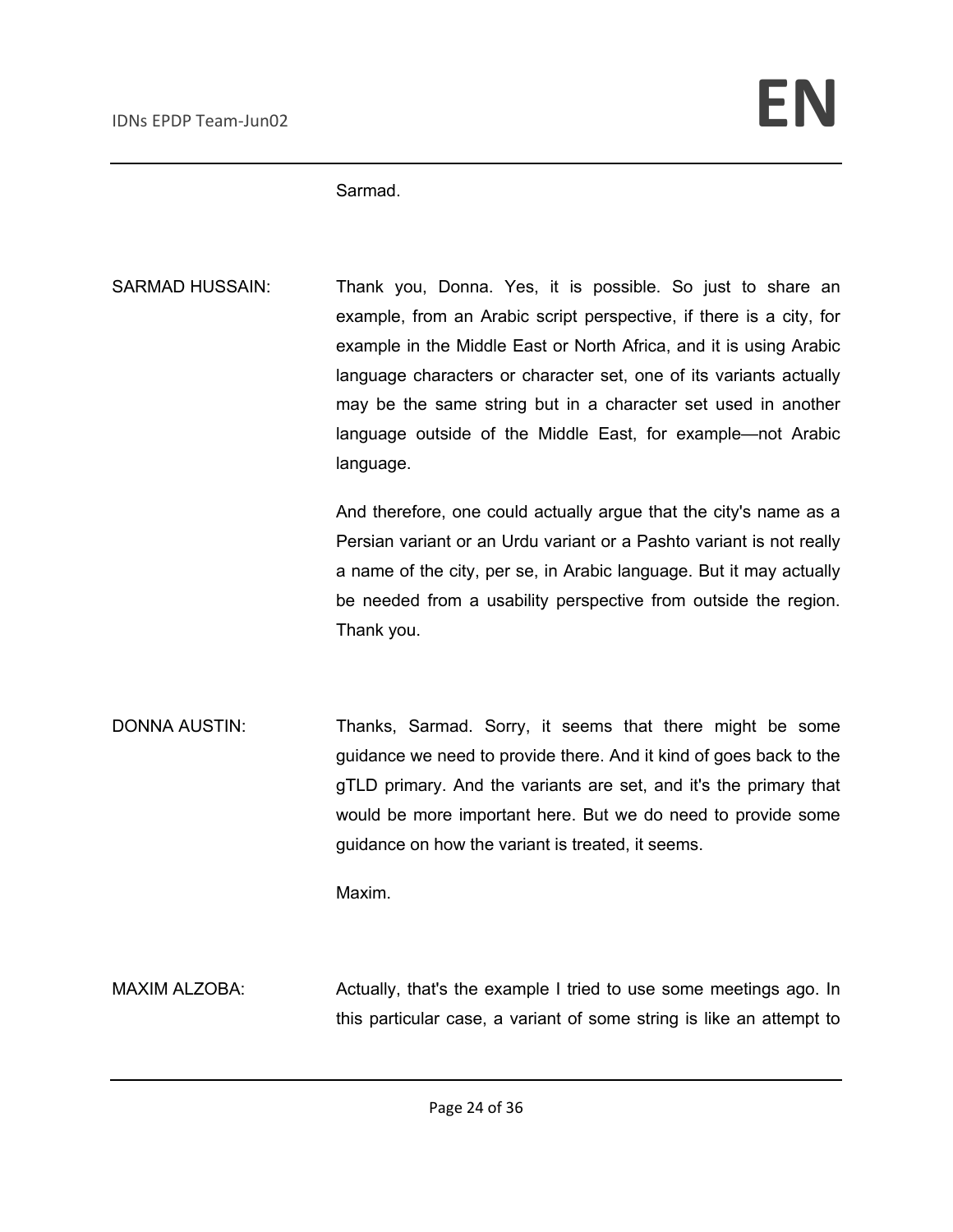have another variant of some strings. And I don't believe that real cities with citizens represented by governments should have the same weight as not even an applied string. But something like a reflection, a potential variant.

So with regards to Geos, in particular city names and region names, if someone claims that their variants are going to contest some city with support, I think it would be fair to require them to provide such the same level of support or non-objection for their variants to make a situation where some persons applied for a string just in attempt to blackmail effectively the governments of cities or get money out of them, effectively selling them the application via selling the legal entity applied for like we saw in some similar things, as we saw in the past.

And I don't think that our target is to create a situation where some third parties are going to get benefits and all of us are going to get a lot of pain. In particular, some governments and cities will never see their names. Thanks.

DONNA AUSTIN: Thanks, Maxim. I think we'll ... Yeah, I take your point. I think we kind of need to assume here that people will submit an application in good faith. So that's the best that we can hope for, anyway.

Anil.

ANIL JAIN: Thank you, Donna. I was just thinking that maybe a hypothetical case where, in a particular geopolitical territory, the same territory.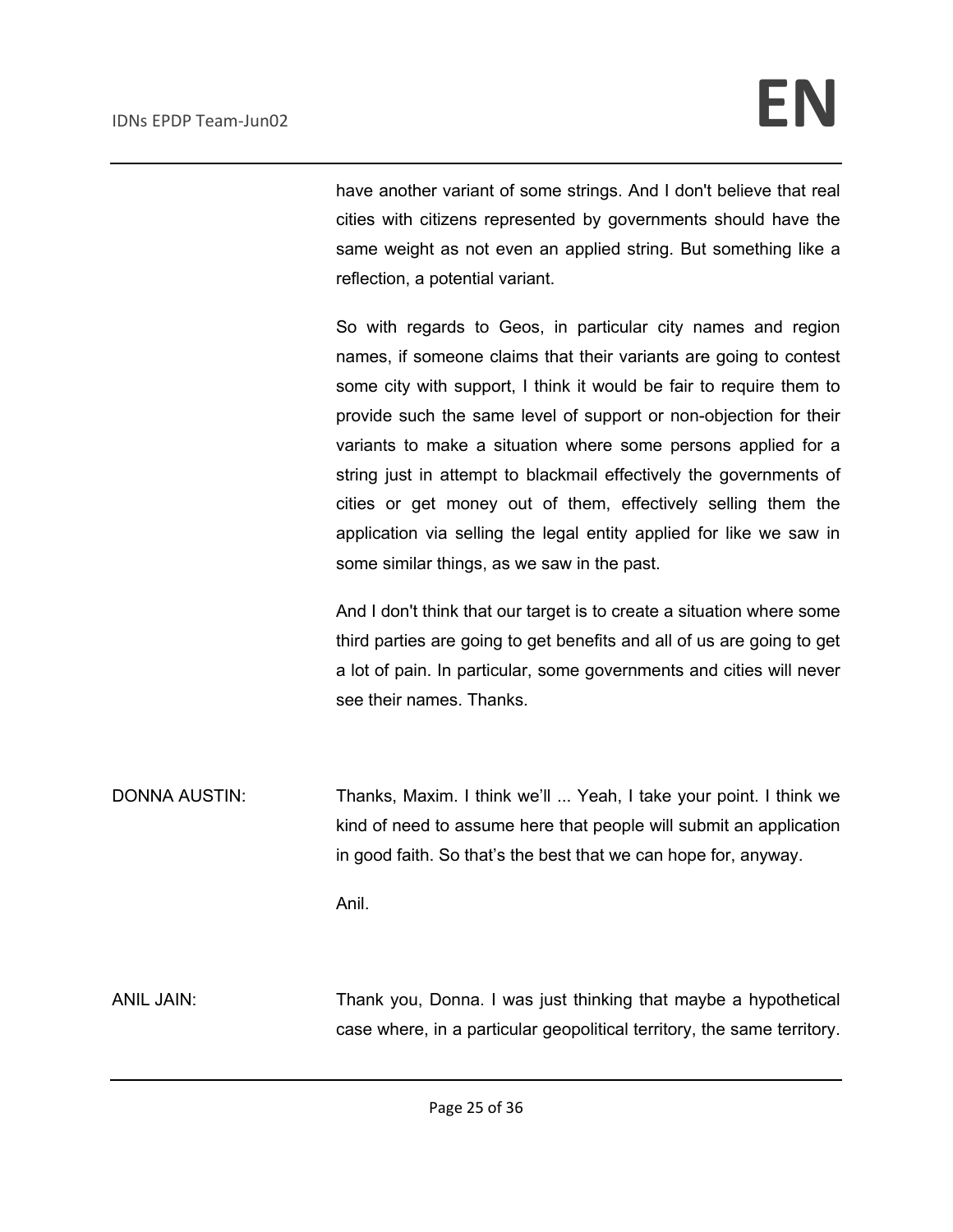Say four people applied for the same geopolitical name but with a small difference in, maybe spellings, or the way it is spelled out. And interestingly, all of these four are also recommended by the government. So in that situation, are we going to say that only one new gTLD can be given to a particular territory or a geopolitical area? Or we can consider more than one [also]? Thank you.

DONNA AUSTIN: Anil, I think that may not be a question for us. But I think it may have already been addressed in Subsequent Procedures, in the work done on GeoTLDs. But I wasn't as close to that as some others on this call, so I don't have an answer to the question. But may Edmon does. Or maybe somebody else does who was closer to the geographic names discussion.

Edmon.

EDMON CHUNG: Not really specifically on that topic, so if you want to ask that ... I don't really actually have an answer to that. I was putting up my hand on a more generic question on the topic.

DONNA AUSTIN: Go ahead with your generic question, Edmon.

EDMON CHUNG: Okay. So, just thinking through that GeoNames, and obviously I'm more familiar with the Chinese situation. So let's say a city in China, mainland China, and they're using simplified Chinese. And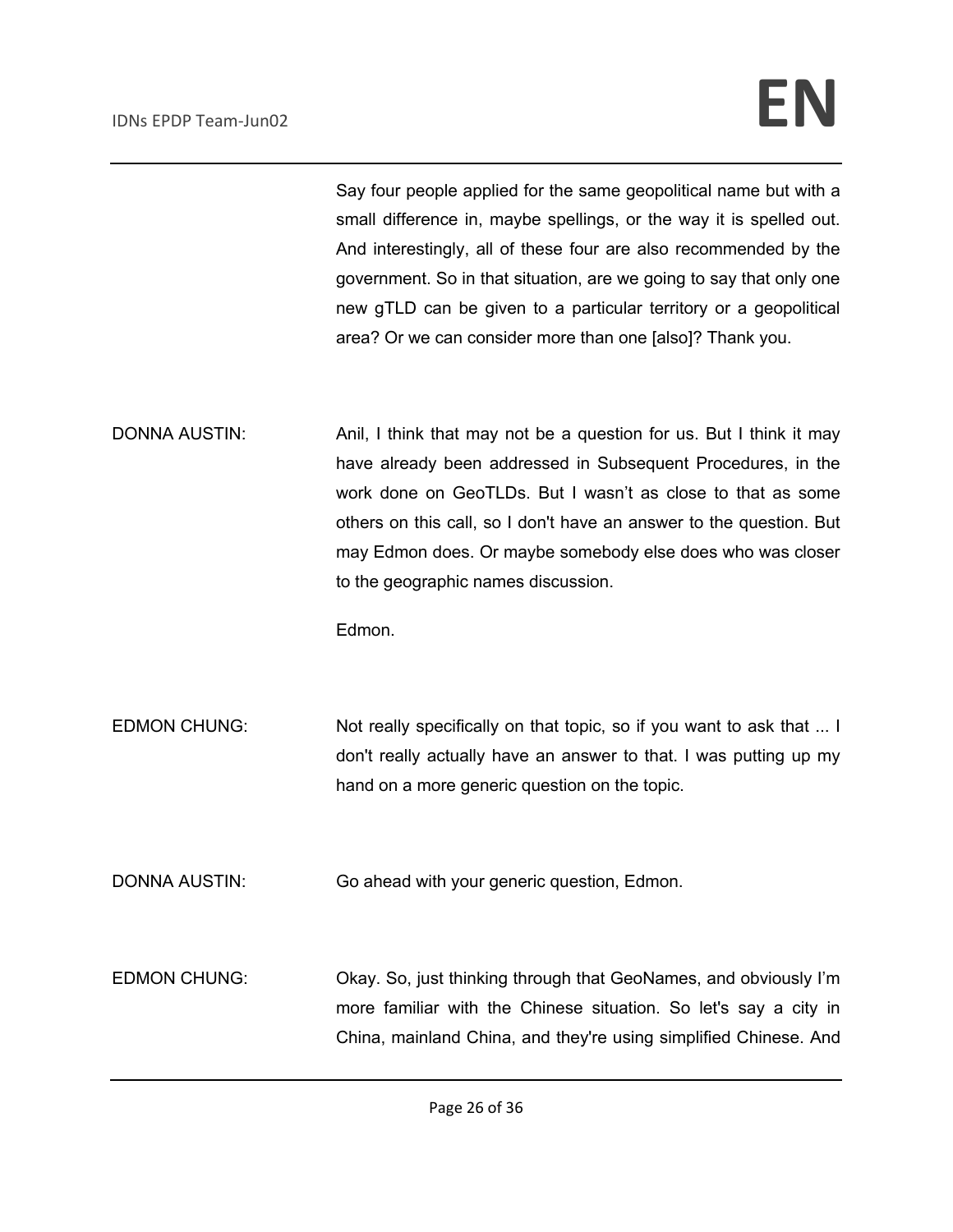the government there, if you asked for a non-objection or a support letter, it might be politically sensitive to ask for a traditional Chinese version of the name and, say, they support it or have no objection to it. Likewise, if you look at Hong Kong or Taiwan, where you would want a simplified Chinese as a variant.

So I think we need to be mindful of that, simply, and not disenfranchise those cities whereby there is actually support. But the variant, maybe it's not appropriate for the government to actually come out and say anything for the variant. Whereas the variant themselves are going to be using ... Just as quite an easy example, the tourists from mainland China going to Taiwan city or vice versa.

So I think it seems to me to make much more sense that it's particularly the applied-for string rather than each particular allocatable variant or variant in itself requiring that kind of support or non-objection.

DONNA AUSTIN: So Edmon, it's a fair point. But just a question back to you, I suppose. Those sensitivities would arise anyway if there's a possibility through the gTLD process that objections could be launched to certain strings. So it could be that those sensitivities arise in the course of the process anyway. Do you have any kind of view on whether ...

> Because that raises another point, really. Doesn't it? With the processes the variant could be objected to. And if the primary has the support or non-objection, that's great. But if the variant ends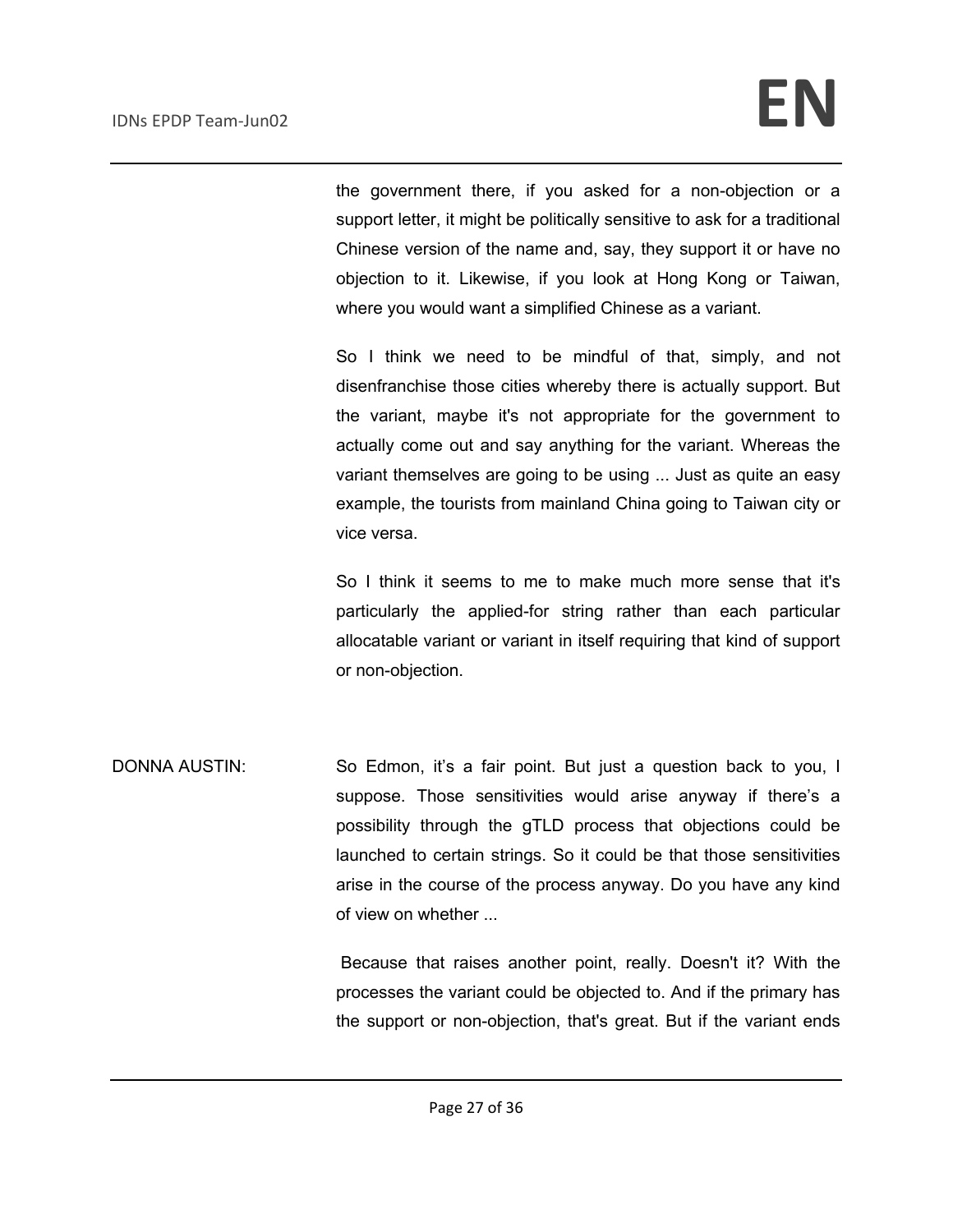up with objection for the sensitivities that you've identified, then that's another little challenge along the way.

EDMON CHUNG: If I understand the objection process, then it's under specific categories. Right? I mean, there are a few grounds that you can lodge objections against. I don't think that applies to what I was saying. Let's say a city in Taiwan. Right? They would use traditional Chinese as the main thing, and the government in that city would be using traditional Chinese. But I would assume that all of the tourists from mainland China visiting that city will probably be using the simplified version to access those websites that may be relevant to it. Right?

> So by definition, they would need both versions. Whereas the government in the city might not be in a position to have an official document that's specifies the simplified Chinese version of the city. And if we go into the objection process, I don't see any ...

> I'm not sure I understand how one of the grounds would cause this particular sensitivity because any of the grounds would take into consideration the variants themselves as a whole, not the support letter. The support letter is purely for the ICANN process itself.

DONNA AUSTIN: Okay. A GAC early warning could be another potential process [inaudible]. But anyway, sorry. Getting a little bit into the weeds on this.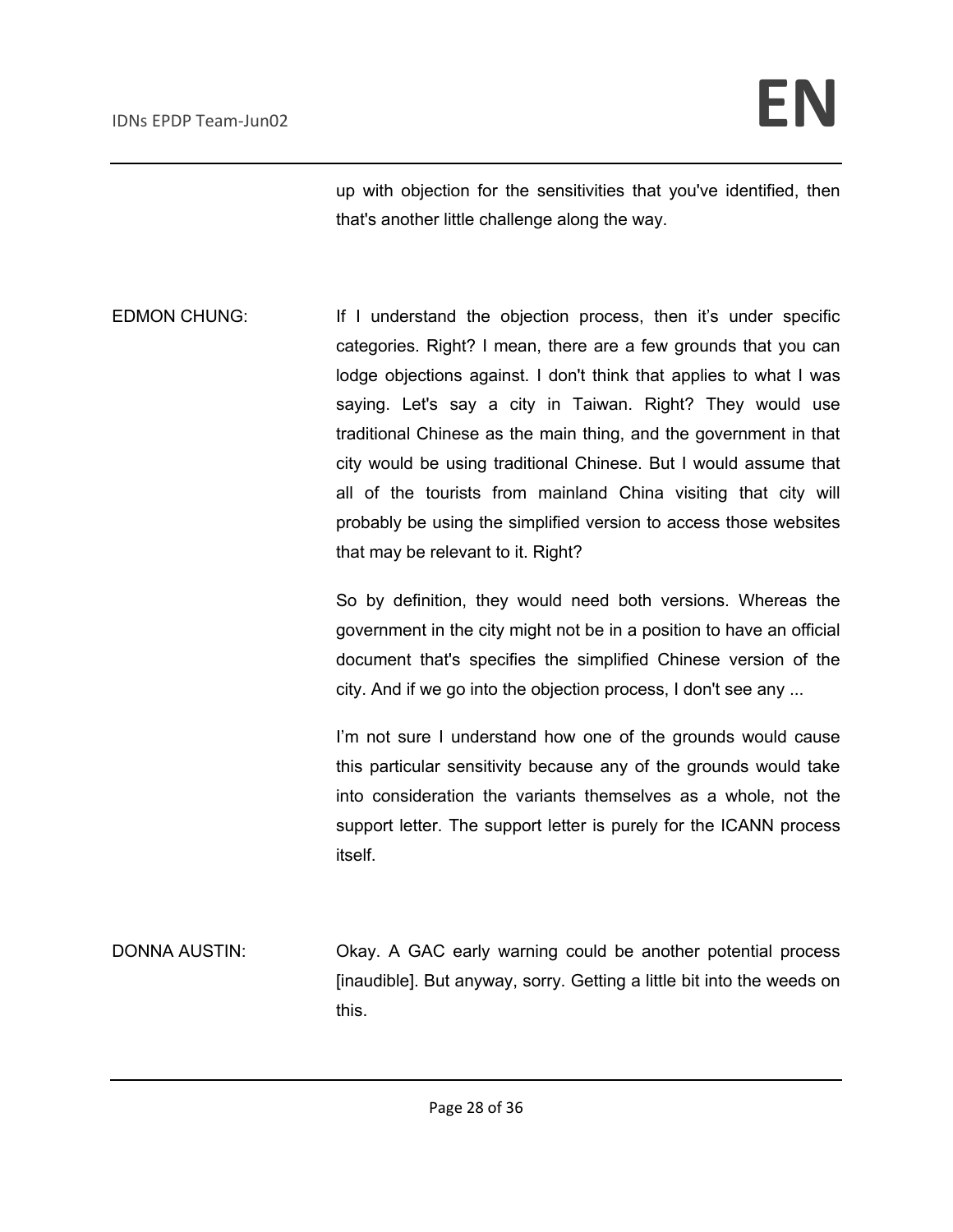Maxim and then Hadia.

- MAXIM ALZOBA: I think we shouldn't conflate the applied-for city name supported by government and variants of the same name supported by government and just variants because those are quite different. If some particular city has some name which is supported by local government, it's a GeoName. If it has some variant in some language but it's not supported, or at least doesn't have a letter of non-objection from the same government, it is just a string. It has different weight. We shouldn't conflate it. Thanks.
- DONNA AUSTIN: Thanks, Maxim. Hadia.
- HADIA ELMINIAWI: Thank you. If I understand Edmon correct, and I'm not sure that I do, what he is referring to is a very unique situation where the government doesn't actually object to the variant, however it's not in a position to say yes or no. Again, I don't know how to treat such positions. So who is in the place to say yes or no? Who's in this position? If I do understand Edmon correct. Thank you.
- DONNA AUSTIN: Thanks, Hadia. I think some of the conversation we're having is that those sensitivities were probably discussed during the GeoTLD Working Group discussions. So our intention is not to [unpick] any of that, but we just need to work out whether there's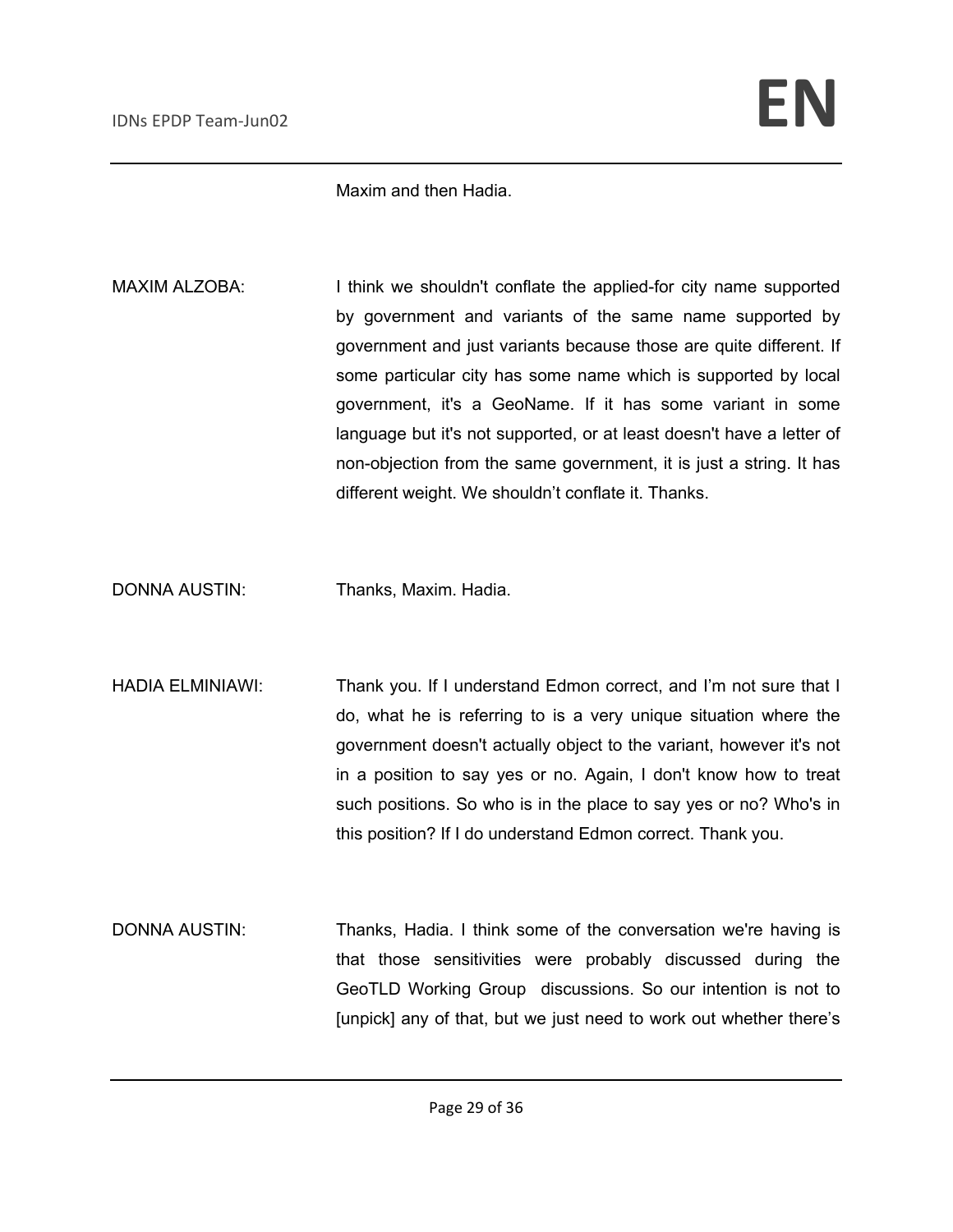anything different in the process that might happen because of the variant labels. And the fact that we're treating ... From the perspective of this group, we treat the primary and the variants as a set. So it gets, yeah, tricky.

All right. Any other thoughts on this one? Maybe we'll go through the brands and just ... The question about if the variant is not a trademark, then how is that dealt with. And that's a really good question. And I don't know that we have an answer to that.

So is there anything in particular in the evaluation process that would need to be a consideration? It's almost like ... It's similar to the Geo in that it's a variant. It may not match the trademark, actually. It's probably not going to be identical to the trademark, but it is simply a variant of that.

So, any other thoughts on brands? Satish, do you want to expand a little bit on what you said in chat about "block the variants that are not trademarks"? I don't think I'm following [you].

SATISH BABU: Right. Thanks, Donna. So if it is an unregistered trademark, then the applicant has no real right or there's no legitimacy to kind of ... The same entity constraint ... Although, you cannot allocate it because it's not registered, and it won't fulfill the initial conditions for this particular category. And we cannot also leave it open because if somebody else can register it, then that becomes a source of confusion.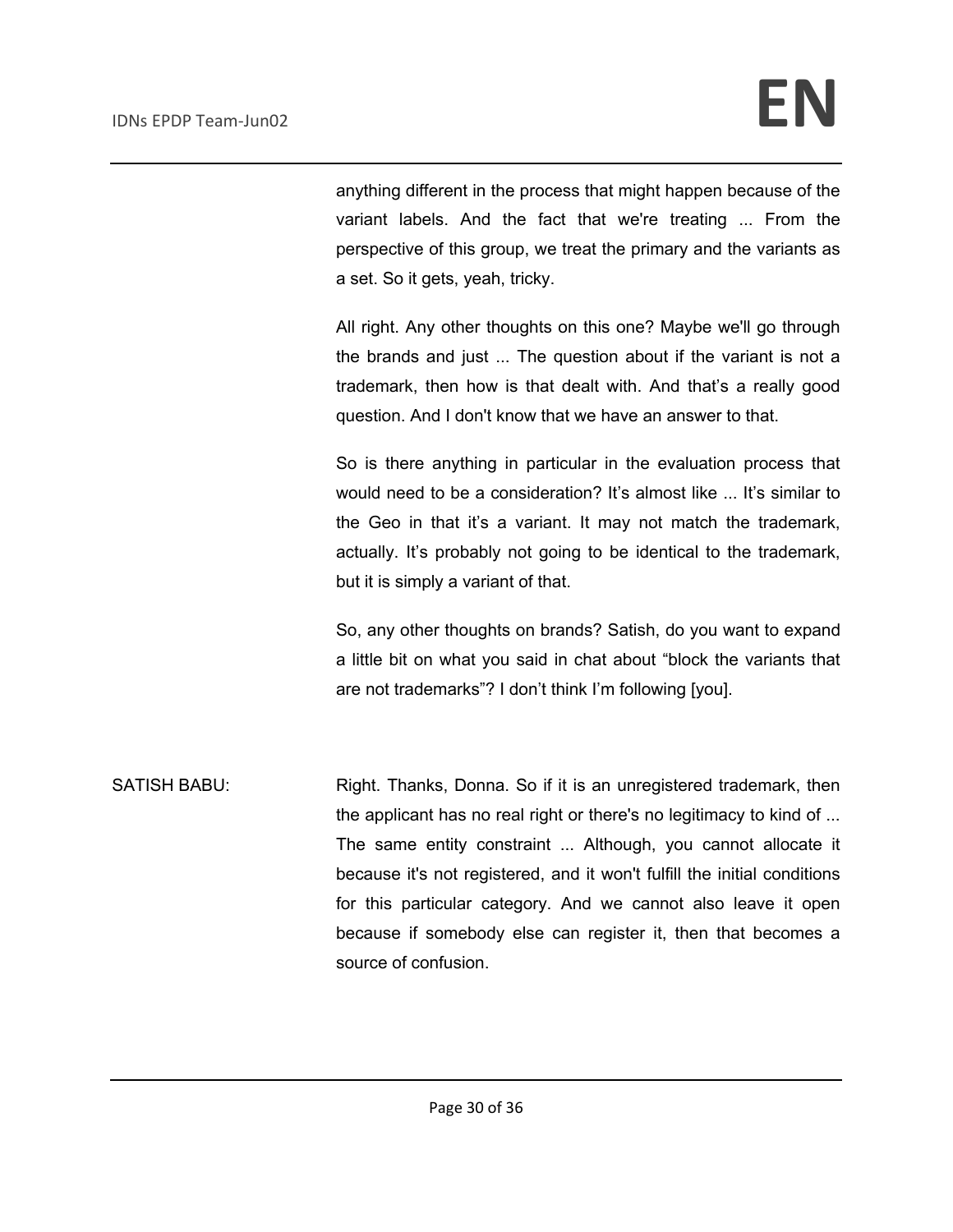And therefore, the only way I see that you can manage this thing is to block it, so that nobody else gets it. I'm not sure that's a tenable position, but just my thoughts. Thank you.

DONNA AUSTIN: Thanks, Satish. Nigel, did you want to speak to the comment that you have in chat? Perhaps not.

> All right. What's our other category, Ariel? Community? It may be the easier of the three. I don't know. It's a little less black and white.

> Oh, sorry, Nigel. Devan, Nigel said that he couldn't be heard. Is there anything we can do to assist with that?

DEVAN REED: I see that his mic is open on my end, but I can offer him a dial out. Nigel, if you would like to message me privately, I can dial out to you to connect you over the phone.

NIGEL HICKSON: Don't worry. [Can you hear me yet]?

DONNA AUSTIN: We hear you.

DEVAN REED: We can hear you now.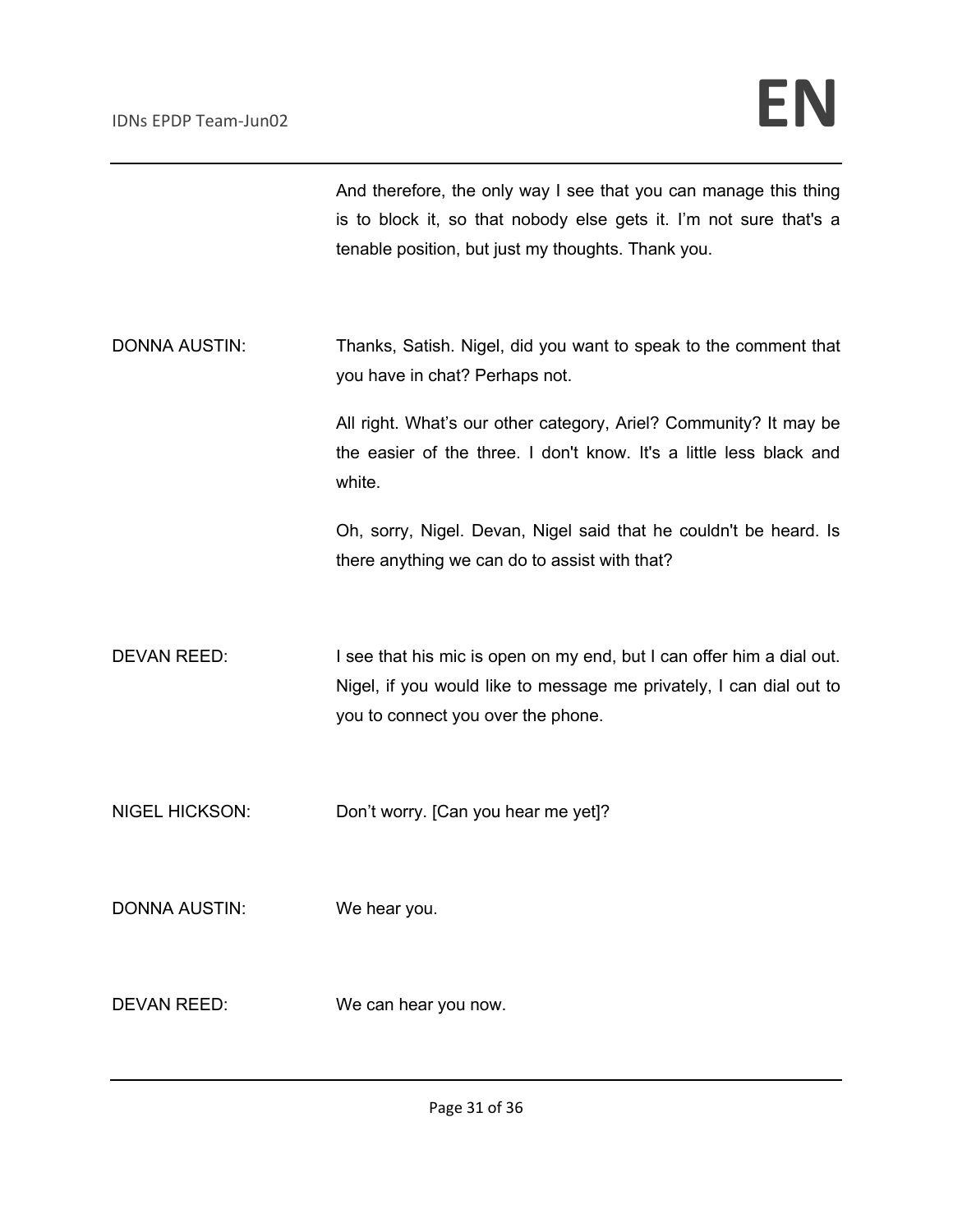DONNA AUSTIN: It's a miracle.

NIGEL HICKSON: Well, please don't worry at all. What I said was not significant. It's just, I thought if we start discussing trademarks in relation to variants, I think all the processes apply. But this is complex, and perhaps I've misunderstood. Thank you.

DONNA AUSTIN: Thanks, Nigel. It's nice to hear your voice. So, Community for a minute. I think we're going to wrap this up because it seems that we may have to do a little bit more work on this to provide some more examples or drag some of this out. But, yeah, this is hard.

> So, the community-based TLDs are a little bit less stringent, I suppose, in terms of requirements. And it is, I think, for the community-base TLDs, the main evaluation is Community Priority Evaluation. And that's an optional thing that the applicant can go through to establish the community. So again, the variant of the primary string may not strictly reflect what the community is. So how does that get into the process.

Anil?

ANIL JAIN: Thank you, Donna. I now want raise my concern about this scoring given as 3,2, 1. So what I'm saying is that once a string or a variant is approved by the community and the applicant has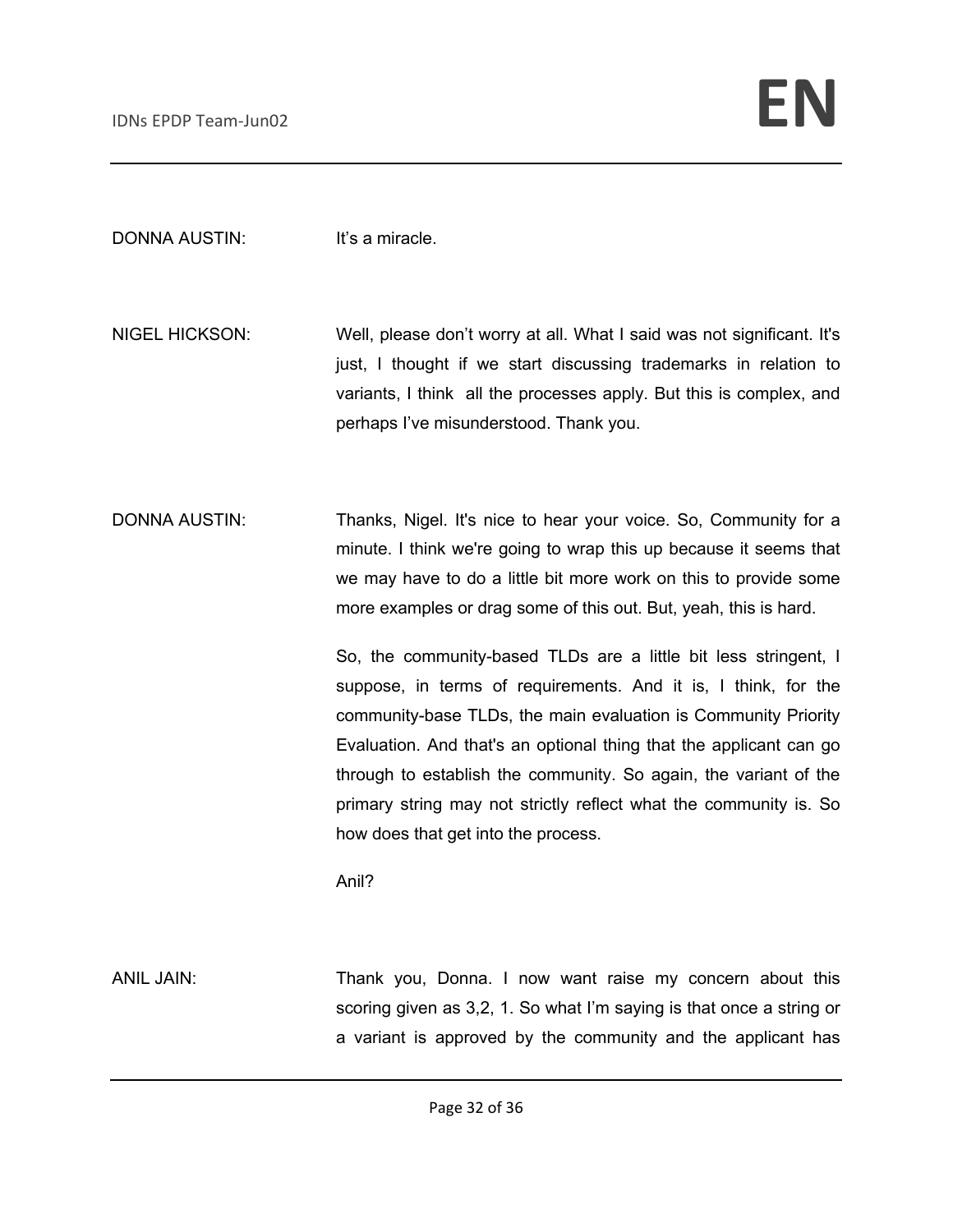demonstrated that the community has given the approval and it is a valid community and all of those things, how does the score matter?

Suppose a particular variant or string scored 1. Is there any possibility of disqualifying that? As compared to the variant which gets a score of 3. I personally feel that the score, what is recommended here, may not have [much value in] evaluation. Thank you.

DONNA AUSTIN: Thanks, Anil. So the community based applications have the ability to trigger community priority evaluation if they find themselves in a contention set. And that's when the scoring comes into play. So there were a number of community priority evaluations in the previous 2012 round. And I can't recall the outcome, but I think some were afforded priority based on the community priority evaluation. And that effectively could take them out of the contention set so they can meet so the scoring that you're referring to is only applicable if the applicant is seeking to get out of a contention set by using the community priority evaluation.

> So I think that the question for us is what's the relevant and the variant string in that community priority evaluation. But I think the principle that we have of it's a set when you apply for a primary gTLD and variants, it's considered one application, and it's a set. So it's whether there are some parts of the process where the variants would have to go through their own process. And I think we've identified that string similarity is going to be one of those,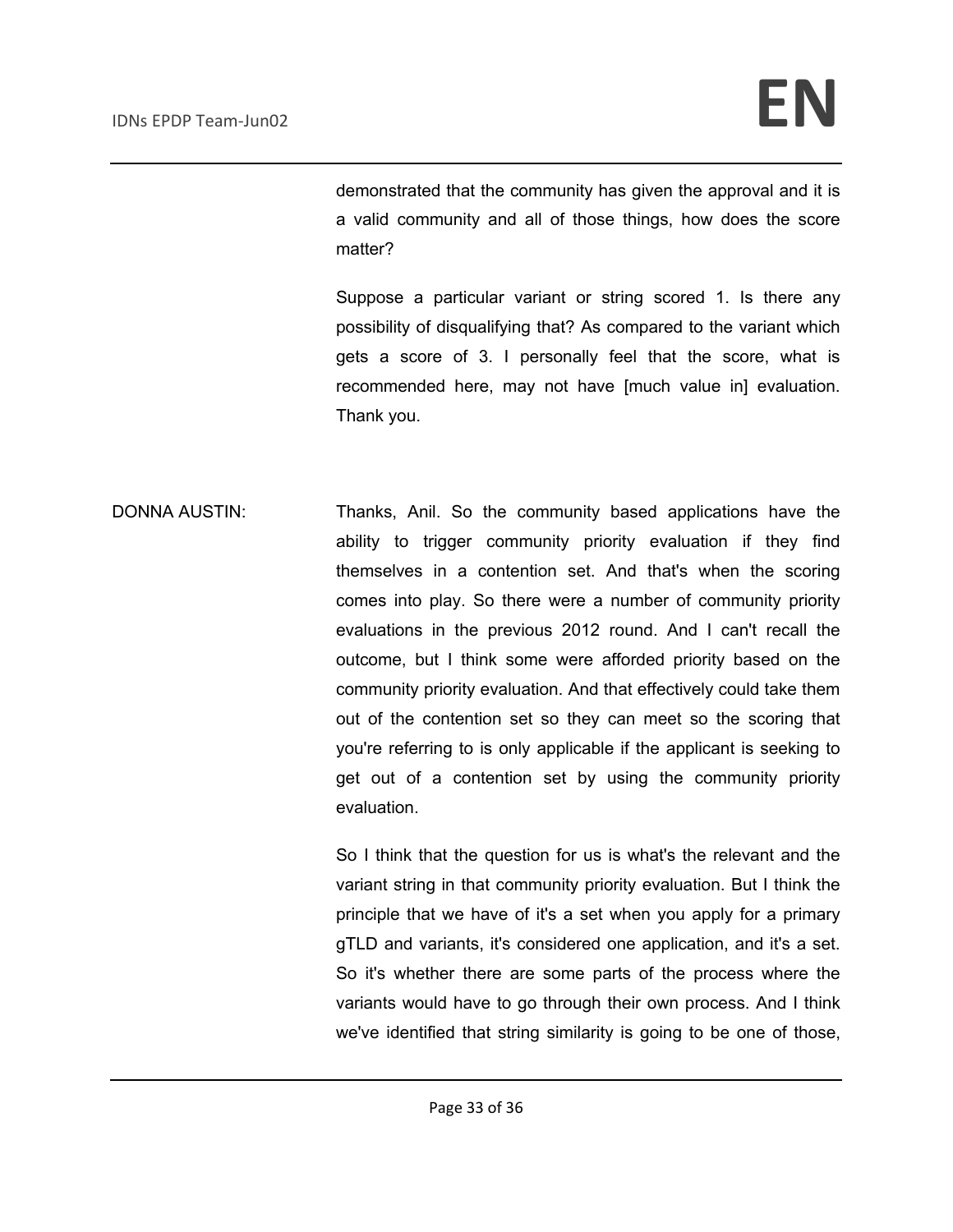but there are other parts of the evaluation where perhaps it doesn't make as much sense. But there will be differences depending on whether it's a geo or a brand or a community, and even the category one that we hadn't looked at.

So we only have eight minutes left, so I'm not going to drag this out unnecessarily. But we have had some useful initial discussion around this, but with everything when we're trying to get into process, it becomes very tricky. But I think we need to understand the process side in order to develop policy recommendation.

Alrighty, so just a reminder that we do not have a call next week. We have two meanings during ICANN 74. And unfortunately, Justine and I won't be with you, but I think Steve and Ariel will, and Emily. So you will see their lovely faces. Then we won't meet the week following and then will be back on track the week after that. Anil, go ahead, please.

ANIL JAIN: Thank you, Donna. Is it possible for us to understand and get this information that in the round of 2012, in these specific areas like community-based TLDs, or geo TLDs, or brand-based TLD, whether ICANN faced any issue or contentious issue, in fact, when deciding about a particular string or a variant in the whole process. So that in case a specific issue has come in the knowledge of ICANN, then this working group can focus on those areas and give their recommendation in case it is possible to bring in the next one. TGy.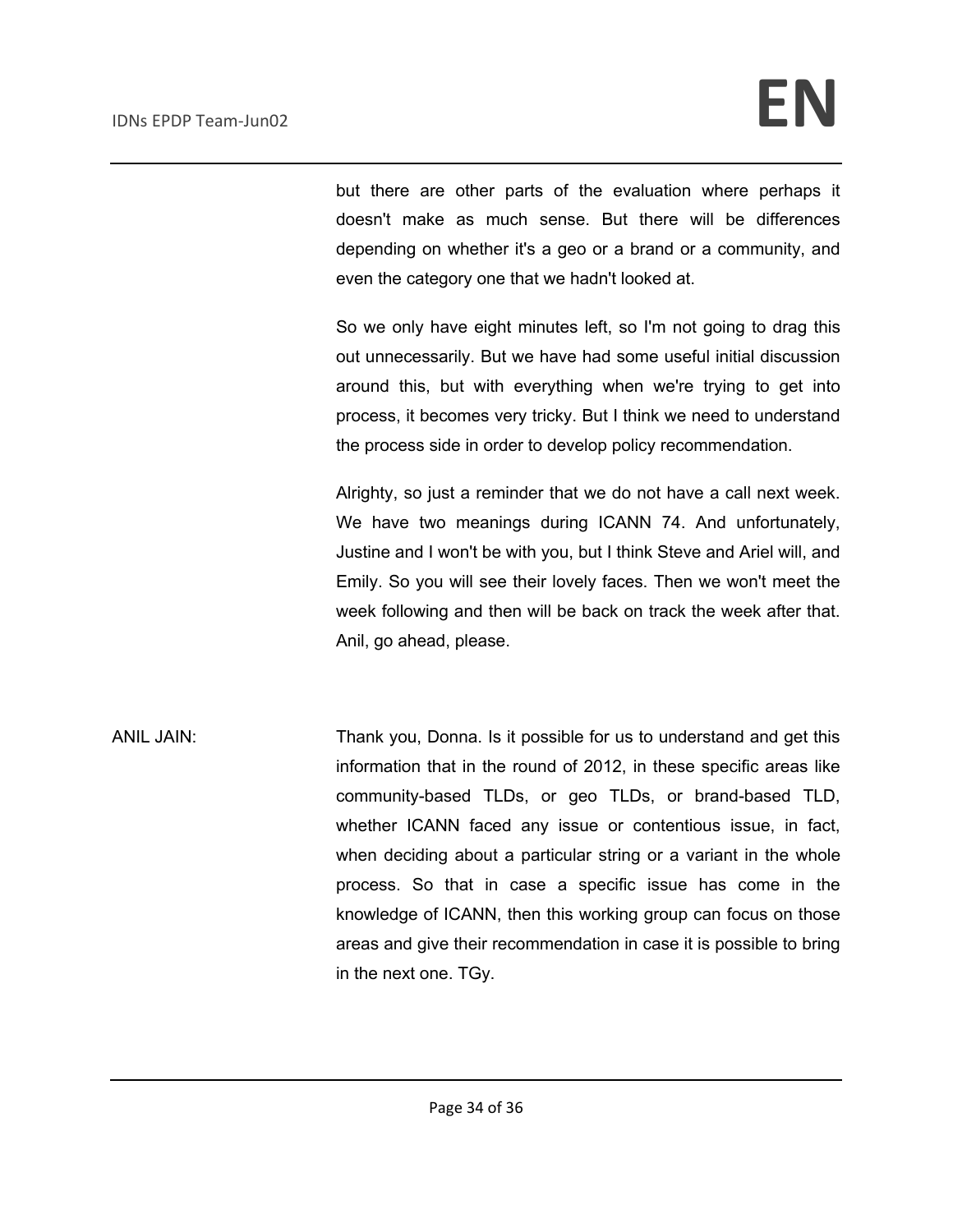# IDNs EPDP Team-Jun02 **EN**

DONNA AUSTIN: Yeah, thanks, Anil. So as Justine has put in chat, variants weren't allowed in the 2012 round. So that's why we're trying to develop the policy here now, for future rounds. So because it was complicated, the Board said that there would be no variants for 2012. And in these last 10 years or so, a lot of work has been done to set us up in this position so we can now consider the variants. So the root zone LGR didn't exist in 2012. So that's a significant body of work that Sarmad has led to get the root zone LGR up and running and in the shape that it is.

> So unfortunately, we don't have anything to go on. So that's why this is a bit of a challenge for us in trying to sort through possible ramifications and how best to set policy that is implementable. And that is a challenge because of the dynamics we're dealing with with variants.

> Okay, so with that, I think we'll call it a night as it is for me or early morning, and safe travels to everyone going to The Hague. I'm sure it will be nice to get back to some kind of normality in terms of the way ICANN does its business. So safe travels and be safe. I'll be there. Thanks, everybody. We will talk to you in two weeks.

DEVAN REED: Thank you all for joining. Once again, this meeting is adjourned. I'll end the recording and disconnect all remaining lines. Everyone have a wonderful rest of your day.